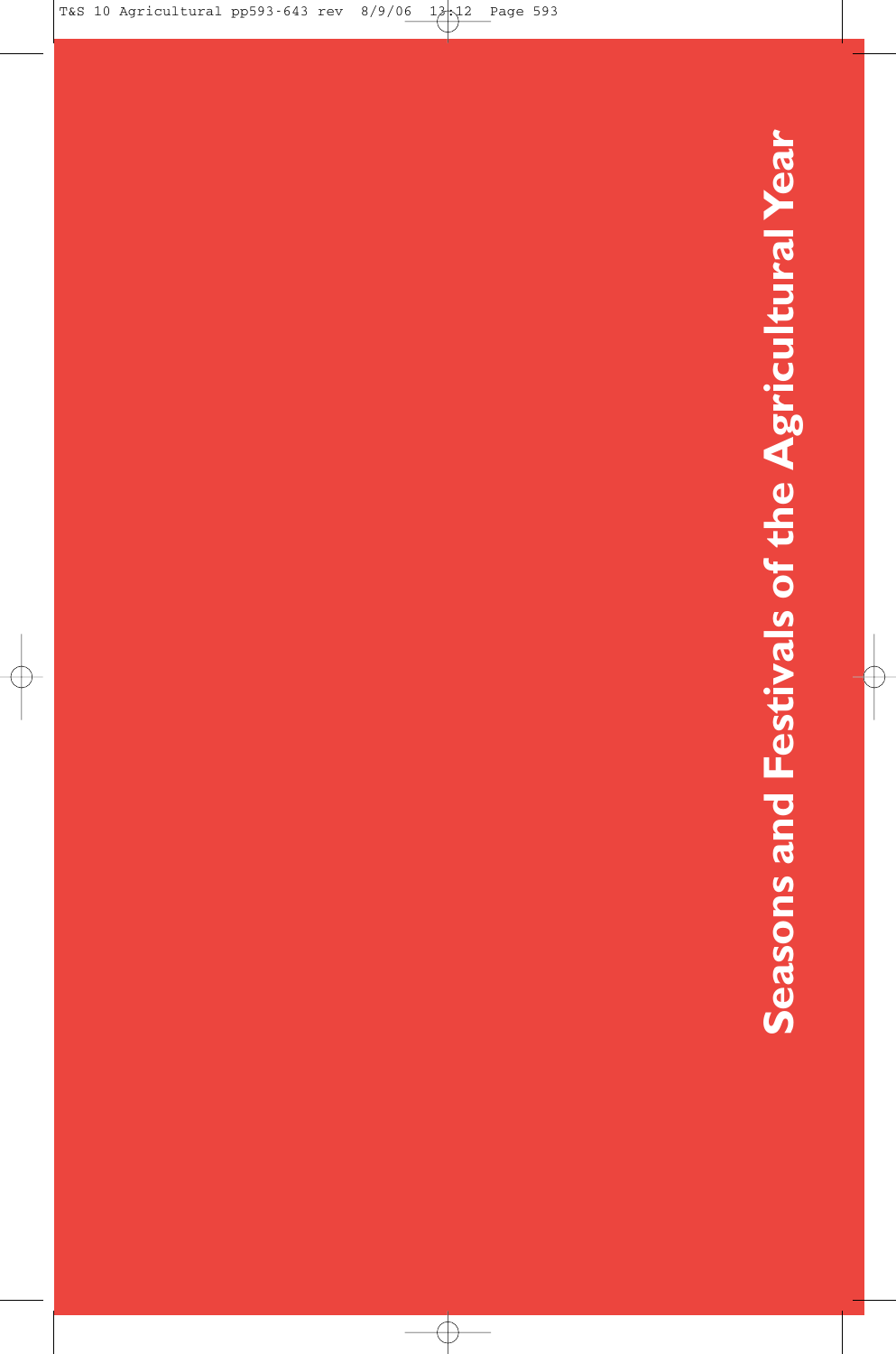# **Seasons and Festivals of the Agricultural Year**

#### **Contents**

#### **596 Introduction**

#### **599 Creation**

Invitations to Confession **599** Kyrie Confessions **599** Gospel Acclamation **600** Intercession **601** Introduction to the Peace **602** Prayers at the Preparation of the Table **603** Prefaces **603** Extended Preface **604** Blessings and Ending **604** Acclamations **605** Short Passages of Scripture **606**

#### **607 Plough Sunday**

The Blessing of the Plough **607** The Blessing of Seed **607** Readings **608** Blessing **608** Dismissal **608** Short Passages of Scripture **608**

#### **609 Rogationtide**

Invitation to Confession **609** Kyrie Confession **609** Gospel Acclamations **609** Intercessions **610** Introduction to the Peace **611** Prayers at the Preparation of the Table **612** Preface **612** Extended Preface **613** Blessing and Dismissal **613** Acclamation **613** The Rogationtide Procession **614** Short Passages of Scripture **618**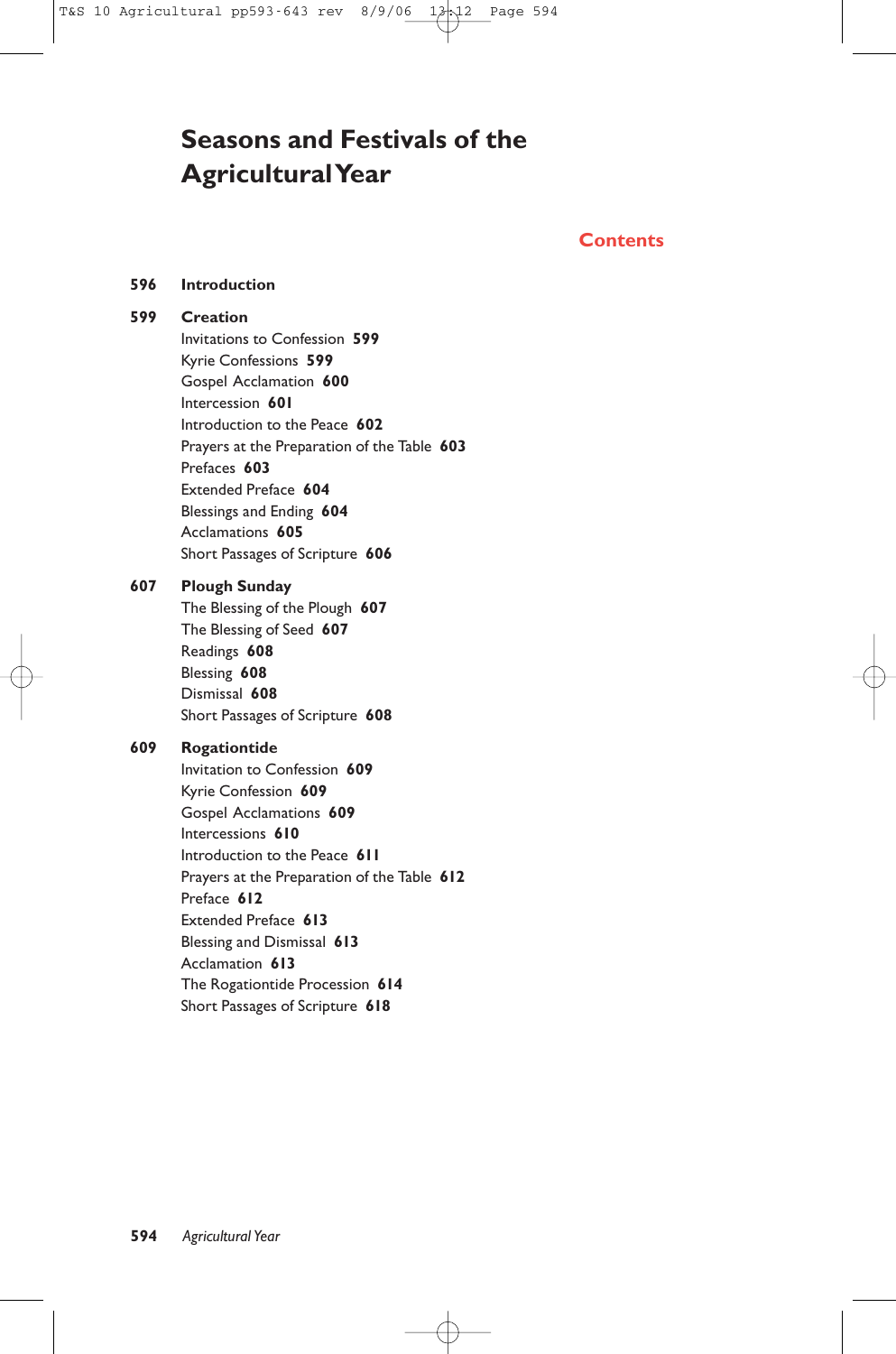#### **619 Lammastide**

The Gathering **619** Resources **621** Readings **621** Prayers at the Preparation of the Table **621** Post Communion **622** Blessing **622** Dismissal **622**

#### **623 Harvest Thanksgiving**

Invitation to Confession **623** Kyrie Confessions **623** Gospel Acclamation **624** Thanksgiving **625** Intercessions **626** Introduction to the Peace **629** The Bringing Forward of Symbols of the Harvest **629** Prayer at the Preparation of the Table **630** Preface **630** Extended Preface **630** Blessings and Endings **631** Acclamation **632** Short Passages of Scripture **632**

#### **633 Prayer in Times of Agricultural Crisis** A Prayer in Times of Crisis **633** For Favourable Weather in Time of Need **633**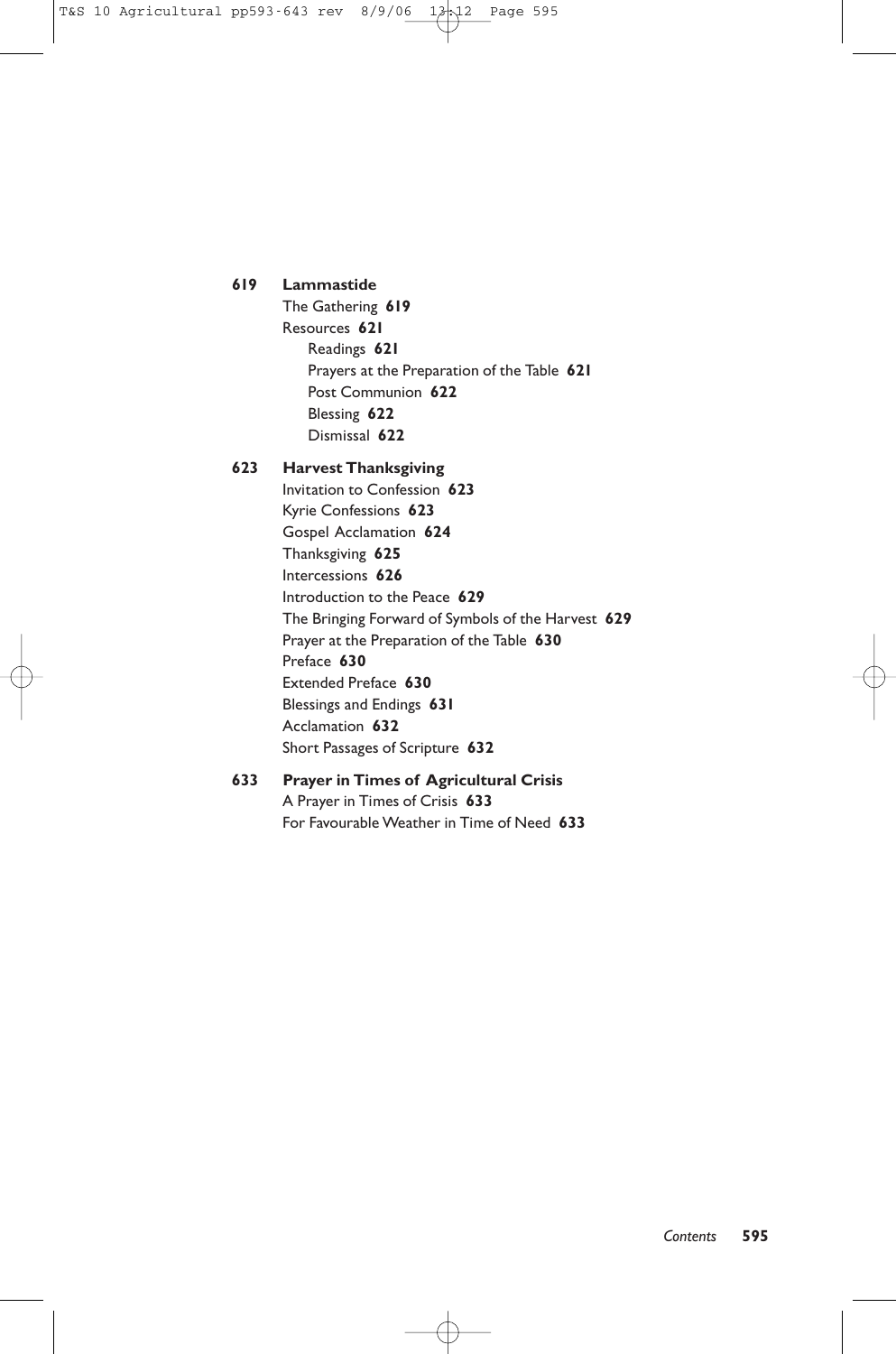## **Introduction**

The Jewish and Christian Scriptures give eloquent expression to the creative power and wisdom of God. It is therefore a natural instinct for worshipping communities to develop patterns of worship and prayer around the agricultural year. Of course, there were dangers, and the same Scriptures bear witness to concerns about the idolatry of fertility cults and the worship of created things rather than the creator. Nevertheless, ancient society lived close to the land, and it is no surprise that the ancient Jewish festivals of Passover and Unleavened Bread, Weeks and Tabernacles all have agrarian roots.The Christian tradition, too, has assimilated, but with differing emphases and in different times and places, particular agricultural festivals. Much of this is bound up with the need to provide food to sustain human life, and the accompanying sense of a proper humility before God as source of all things, gratitude for his goodness, and responsibility in stewarding the resources of the earth. In more recent years, urban congregations have explored ways of adapting traditional creation-based festivals for their own contexts.This provision is not intended to limit such adaptation.

The material in this section is organized under various headings. However, much of it can be adapted for any occasion in which a local church wishes to explore creation themes, or issues such as the environment, Christian stewardship or 'One World' concerns.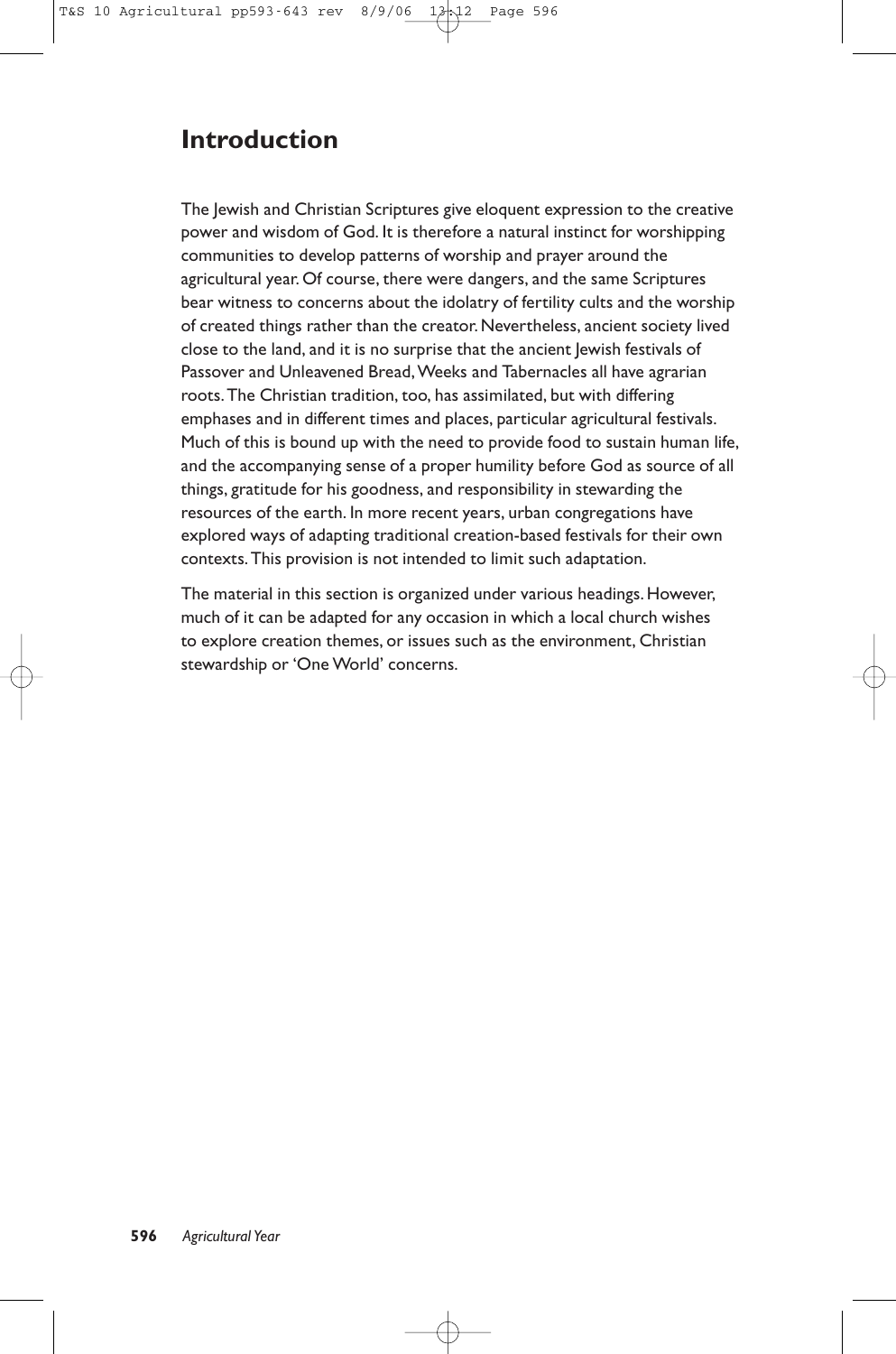#### **Creation**

A bank of resources is provided for use at Holy Communion or with a Service of the Word on particular occasions.The resources provided may appropriately be used on the Second Sunday before Lent, when the Common Worship Lectionary readings explore biblical traditions concerning creation. Further material can be found in *New Patterns for Worship* (2002).

#### **Plough Sunday**

The observance of Plough Sunday on the First Sunday of Epiphany goes back to Victorian times, but behind it there is a much older observance, associated with the first working day after the twelve days of Christmas, hence 'Plough Monday' in some places. In medieval times some ploughs were kept in the parish church, and some churches kept a 'plough-light'. In days when work was scarce in winter, the observance looked forward to the time of sowing with the promise of a harvest to come. Some Christian communities have reintroduced it as a focus for asking a blessing on human labour near the start of the calendar year.

Forms are provided here for the blessing of a plough and the blessing of seed. Lectionary material is also provided.

#### **Rogationtide**

The Rogation Days (from the Latin *rogare*, 'to ask') are the three weekdays before Ascension Day. However, in practice, many churches have observed Rogation on the preceding Sunday (EasterV in the Prayer Book, the Sixth Sunday of Easter in Common Worship).The Prayer Book Gospel includes the words of Jesus, 'Whatsoever ye shall ask for in my Name, he will give it you' – words associated with the heavenly intercession of the ascended Christ.

Originally, the Christian observance of Rogation was taken over from Graeco-Roman religion, where an annual procession invoked divine favour to protect crops against mildew.The tradition grew of using processional litanies, often around the parish boundaries, for the blessing of the land.These processions concluded with a mass. The Rogation procession was suppressed at the Reformation, but it was restored in 1559.The poet George Herbert interpreted the procession as a means of asking for God's blessing on the land, of preserving boundaries, of encouraging fellowship between neighbours with the reconciling of differences, and of charitable giving to the poor.The tradition of 'beating the bounds' has been preserved in some communities, while others maintain the traditional use of the Litany within worship. In more recent times, the scope of Rogation has been widened to include petition for the world of work and for accountable stewardship, and prayer for local communities, whether rural or urban.

The provision here includes resource material for Rogationtide worship, litanies for the Rogationtide procession, and patterns of readings.The material is to be used with flexibility according to local circumstances.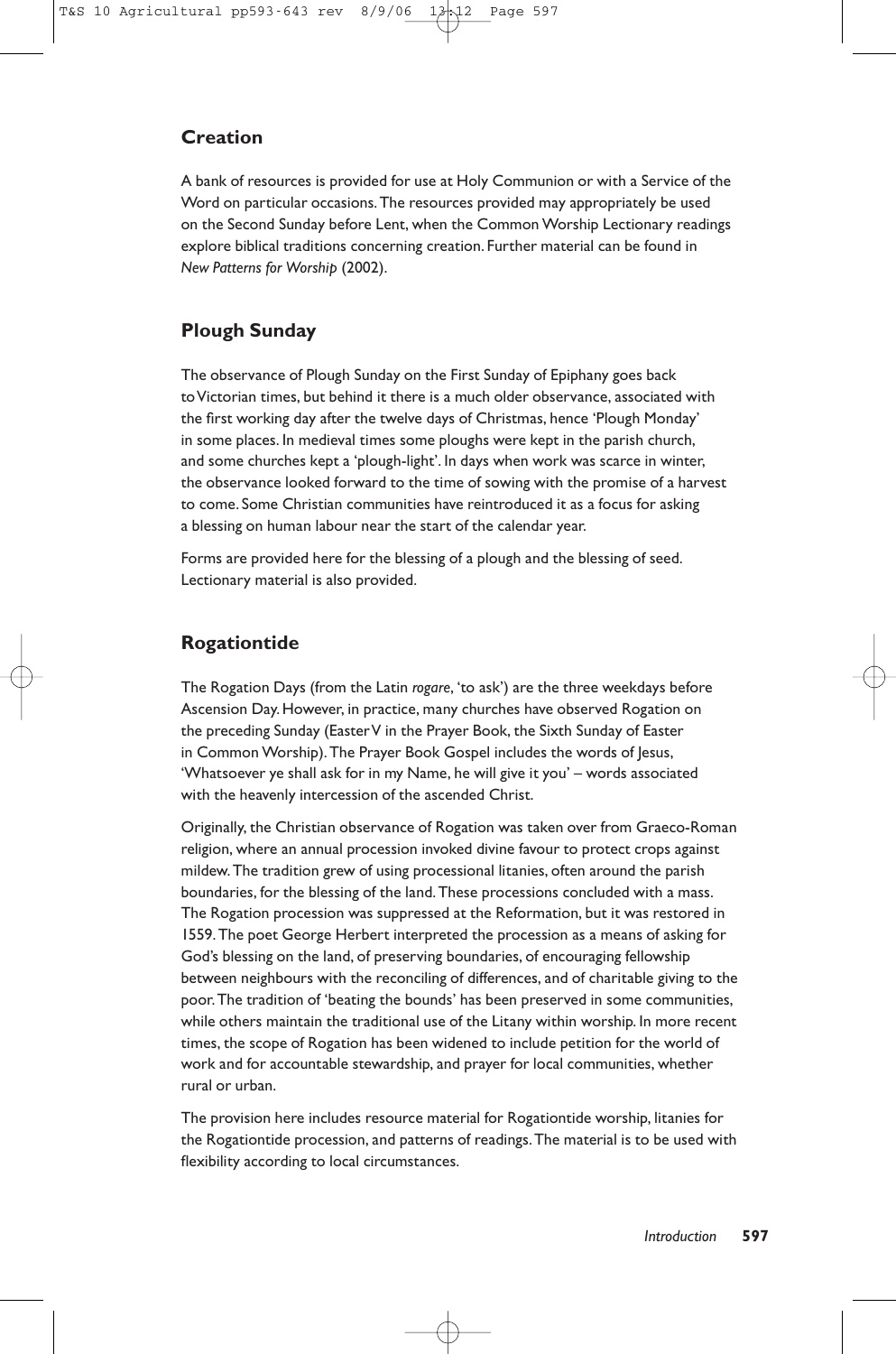#### **Lammastide**

Lammas or 'Loaf-mass' (derived from the Anglo-Saxon *Hlafmaesse*) is an English feast in origin, held on 1 August as a thanksgiving for the first-fruits of the wheat harvest. Traditionally, a newly baked loaf from the wheat harvest was presented before God within the mass of that day.While the ceremony ceased at the Reformation, reference to Lammas Day continued in the Prayer Book calendar, and the practice has been revived in some places in more recent years.The tradition of giving thanks for the first-fruits need not be limited to 1 August, and churches are at liberty to decide when to hold such a celebration. Here, material is provided to form the Gathering rite of the eucharist.The Lammas loaf should ideally be baked by members of the congregation, using local produce wherever possible. Other small loaves or buns, in the tradition of 'blessed bread', may be distributed to the congregation. Part of the Lammas loaf may be used as the eucharistic bread on this occasion.Two patterns of readings are suggested, the first concerning the offering of the first-fruits and the second concerning the bread of life.

#### **Harvest Thanksgiving**

Harvest Thanksgiving is a more modern addition to the church calendar. Its origins are usually traced to the adaptation in 1843 of Lammas Day by the Revd R. S. Hawker, a parish priest in Cornwall. He chose the first Sunday in October as a Christian response to coincide with the traditional but largely secular 'harvest home' celebration, but there is some evidence to suggest that a thanksgiving for the harvest was already a relatively widespread practice. An annual church celebration of the harvest certainly established itself rapidly with great popularity and was first recognized officially in the Church of England in 1862. Since then, many local traditions for the celebration have developed and many liturgical resources are available. Here, a bank of resource material is provided for use at Holy Communion or a Service of the Word. An Act of Thanksgiving is provided, which may accompany the tradition of bringing to church gifts of fresh produce and other foodstuffs.

#### **Prayer in Times of Agricultural Crisis**

Two forms of prayer are provided.The first is a prayer that can be used as a basis for corporate response to a time of crisis.The second is for seasonable weather, and may be used in times when heavy rain or flooding or indeed lack of rain prejudices the crops, or when severe or extreme weather endangers the harvest and the welfare of animals.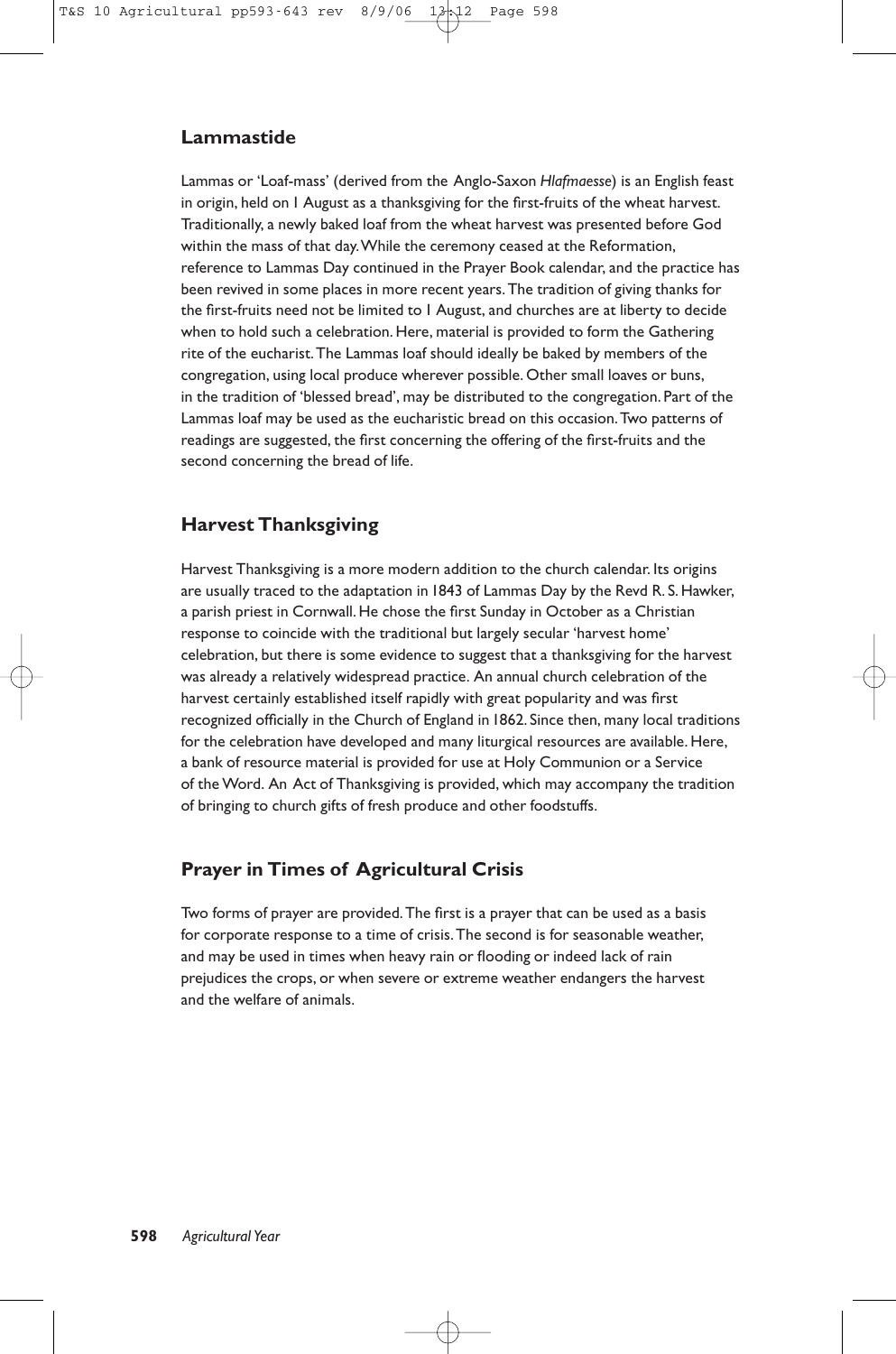# **Creation**

# **Cre**

#### **Invitations to Confession**

| $\mathbf{A}$   | God's whole creation groans.<br>The land produces thorns and thistles and longs to be set free.<br>Our sin affects all around us.<br>We confess our sins in penitence and faith. |                     |
|----------------|----------------------------------------------------------------------------------------------------------------------------------------------------------------------------------|---------------------|
| A <sub>2</sub> | Human sin disfigures the whole creation,<br>which groans with eager longing for God's redemption.<br>We confess our sin in penitence and faith.                                  | $cf$ Romans 8.22,23 |

#### **Kyrie Confessions**

**B***1* Your righteousness, Lord, is like the strong mountains, and your judgements are like the great deep. Lord, have mercy. **Lord, have mercy.**

> With you is the well of life, and in your light shall we see light. Christ, have mercy. **Christ, have mercy.**

Save us, Lord. Continue your steadfast love to those who love you, and your salvation to the upright of heart. Lord, have mercy. **Lord, have mercy.**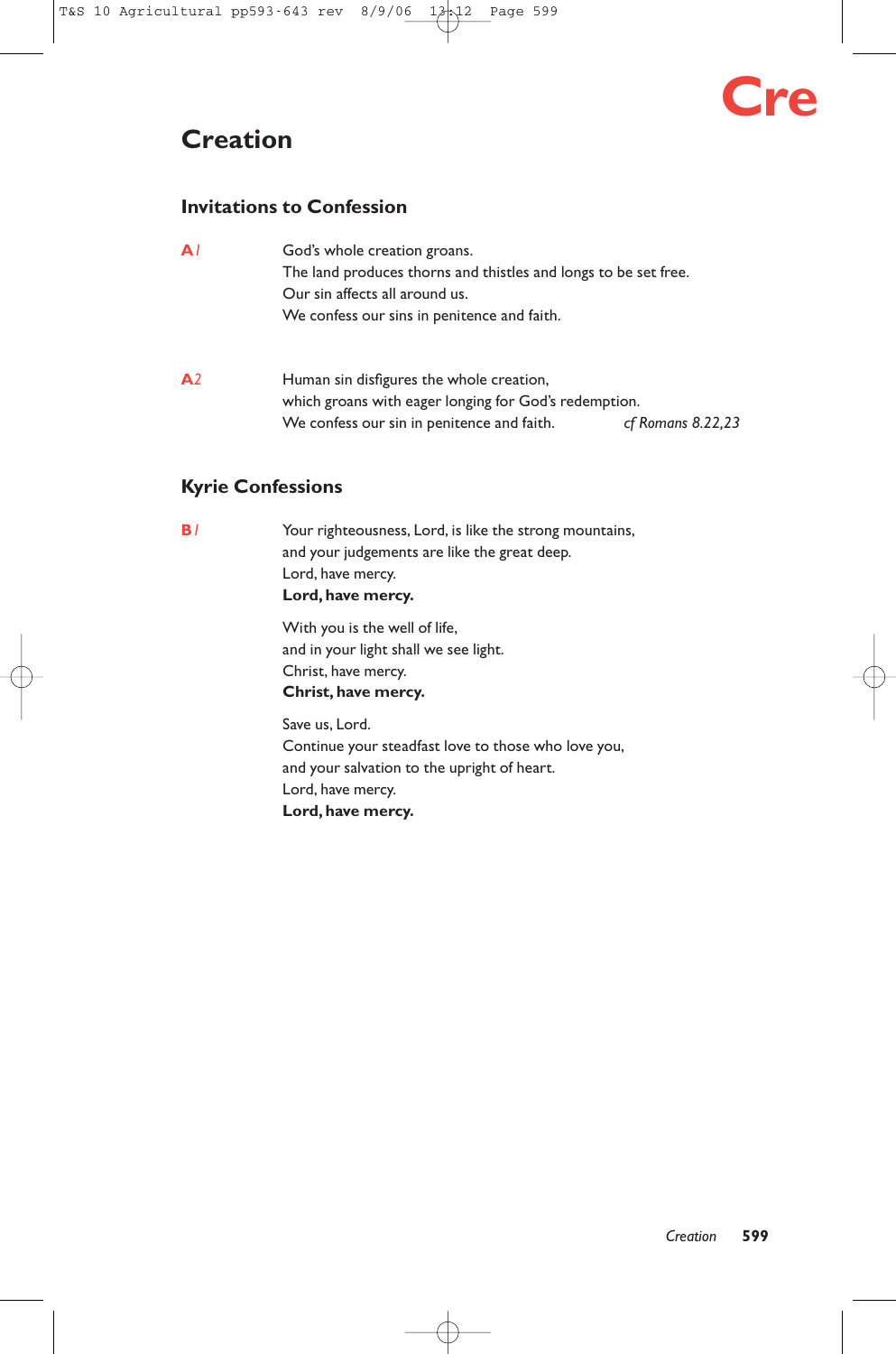**B**<sup>2</sup> Consider the birds of the air: they do not sow or gather into barns, yet our heavenly Father feeds them. Lord, have mercy. **Lord, have mercy.**

> Consider the lilies of the field, how they grow; they do not toil nor spin, yet even Solomon in all his glory was not arrayed like one of these. Christ, have mercy. **Christ, have mercy.**

How little faith we have. Seek first the kingdom of God and his righteousness. Lord, have mercy. **Lord, have mercy.** *Matthew 6.26,28-30,33*

**B***3* You delight in creation, its colour and diversity; yet we have misused the earth and plundered its resources for our own selfish ends. Lord, have mercy. **Lord, have mercy.**

> You have brought order out of chaos, light in darkness, good out of evil, but we have preferred darkness in words and deeds which dishonour God's holy name. Christ, have mercy. **Christ, have mercy.**

You have showered us with blessings, but we have been grudging towards others and lacking in generosity in word and deed. Lord, have mercy. **Lord, have mercy.**

#### **Gospel Acclamation**

**G***1* Alleluia, alleluia. God has spoken to us through his Son, through whom he created the worlds. *cf Hebrews 1.2* **Alleluia.**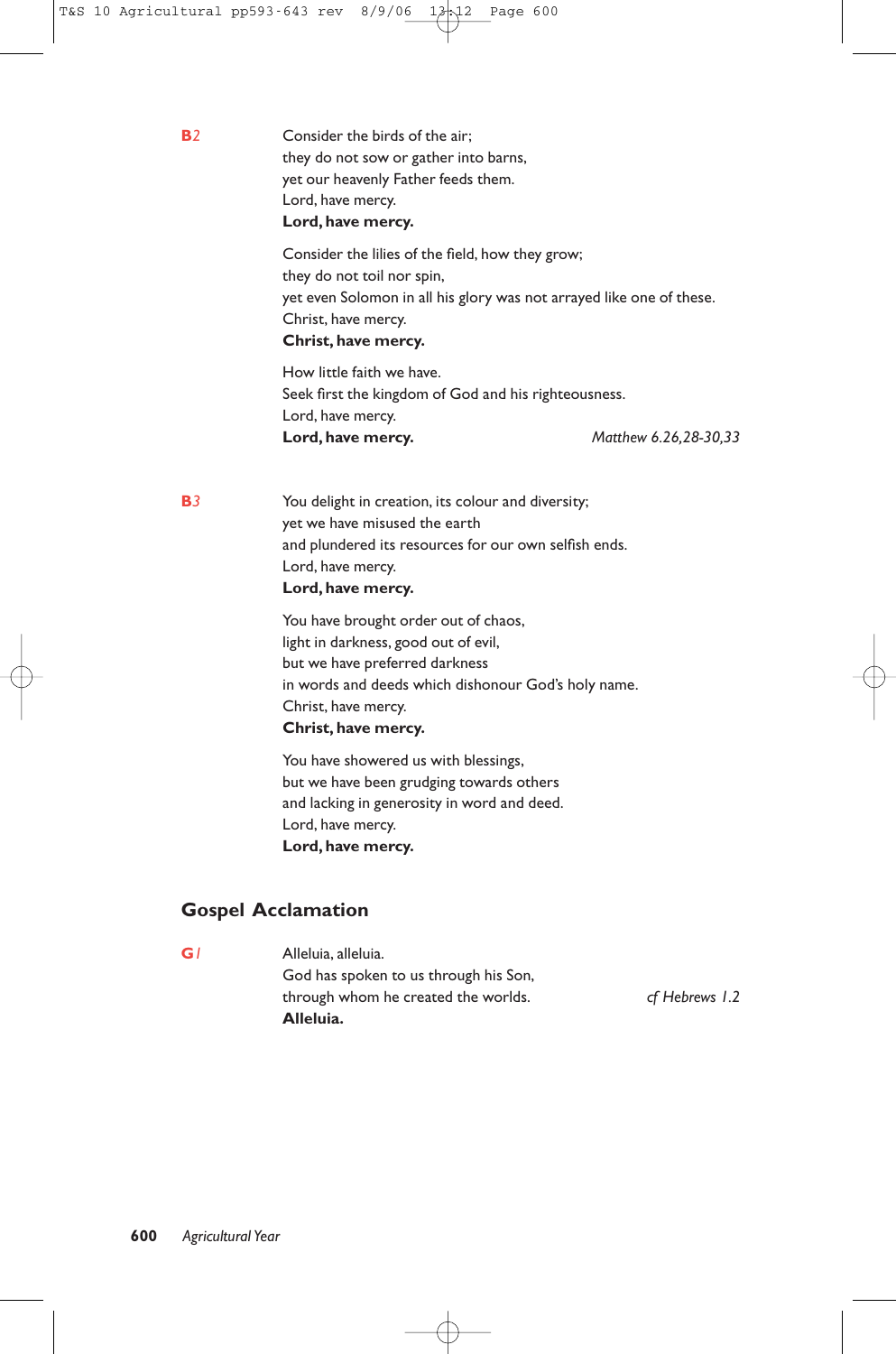# **Cre**

#### **Intercession**

**H***1* Let us pray to God the almighty, the King of creation.

God said, 'Let there be light.' Eternal God, we thank you for your light and your truth. We praise you for your fatherly care in creating a universe which proclaims your glory. Inspire us to worship you, the creator of all, and let your light shine upon our world. God of life: **hear our prayer.**

God said, 'Let there be a firmament in the midst of the heavens.' We thank you for the vastness of the universe and the mysteries of space. We pray for all scientists and astronomers who extend the boundaries of our knowledge. As we contemplate the wonder of the heavens, confirm us in the truth that every human being is known and loved by you. God of life:

#### **hear our prayer.**

God said, 'Let the waters be gathered together, and let dry land appear.' We thank you for the beauty of the earth, for the diversity of land and sea, for the resources of the earth. Give us the will to cherish this planet and to use its riches for the good and welfare of all. God of life:

#### **hear our prayer.**

God said, 'Let there be lights in the sky to separate the day and the night.' We thank you for the warmth of the sun, the light of the moon, the glory of the stars. We praise you for the formations of clouds, the radiance of dawn and sunset. Save us from wasting or abusing the energy on which all life depends. Open our eyes to behold your beauty, and our lips to praise your name. God of life: **hear our prayer.**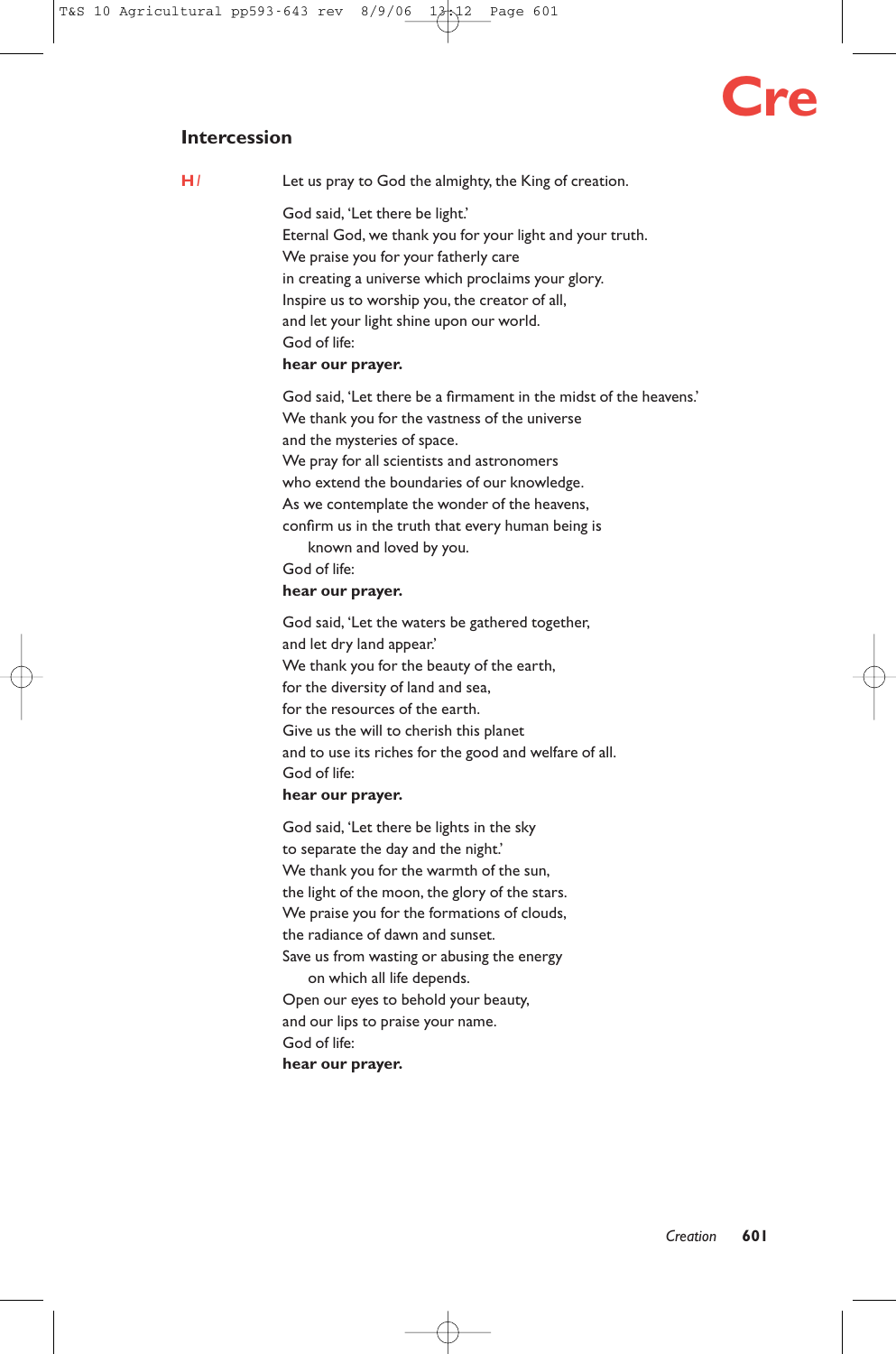God said, 'Let the waters bring forth living creatures, and let birds fly across the sky.' We thank you for the teeming life of the seas, and the flight of the birds. Help us to protect the environment so that all life may flourish. God of life:

#### **hear our prayer.**

God said, 'Let the earth bring forth living creatures of every kind.' We rejoice in the variety of animal life. Grant us grace to treat all animals with respect and care; to protect endangered species, to preserve the variety of habitats, and to honour the delicate balance of nature. God of life:

#### **hear our prayer.**

God said, 'Let us create human beings in our own image.' We pray for the human family. We exult in its diversity and giftedness, we repent of its sins, divisions and violence. By the power of your Spirit, restore your image within us, through Christ who came to remake us by his death and resurrection. God of life:

#### **hear our prayer.**

Heavenly Father, you have filled the world with beauty: open our eyes to behold your gracious hand in all your works; that, rejoicing in your whole creation, we may learn to serve you with gladness; for the sake of him through whom all things were made, your Son Jesus Christ our Lord. **Amen.**

#### **Introduction to the Peace**

**J***1* You shall go out in joy and be led back in peace; the mountains and the hills before you shall burst into song, and all the trees of the field shall clap their hands. *Isaiah 55.12*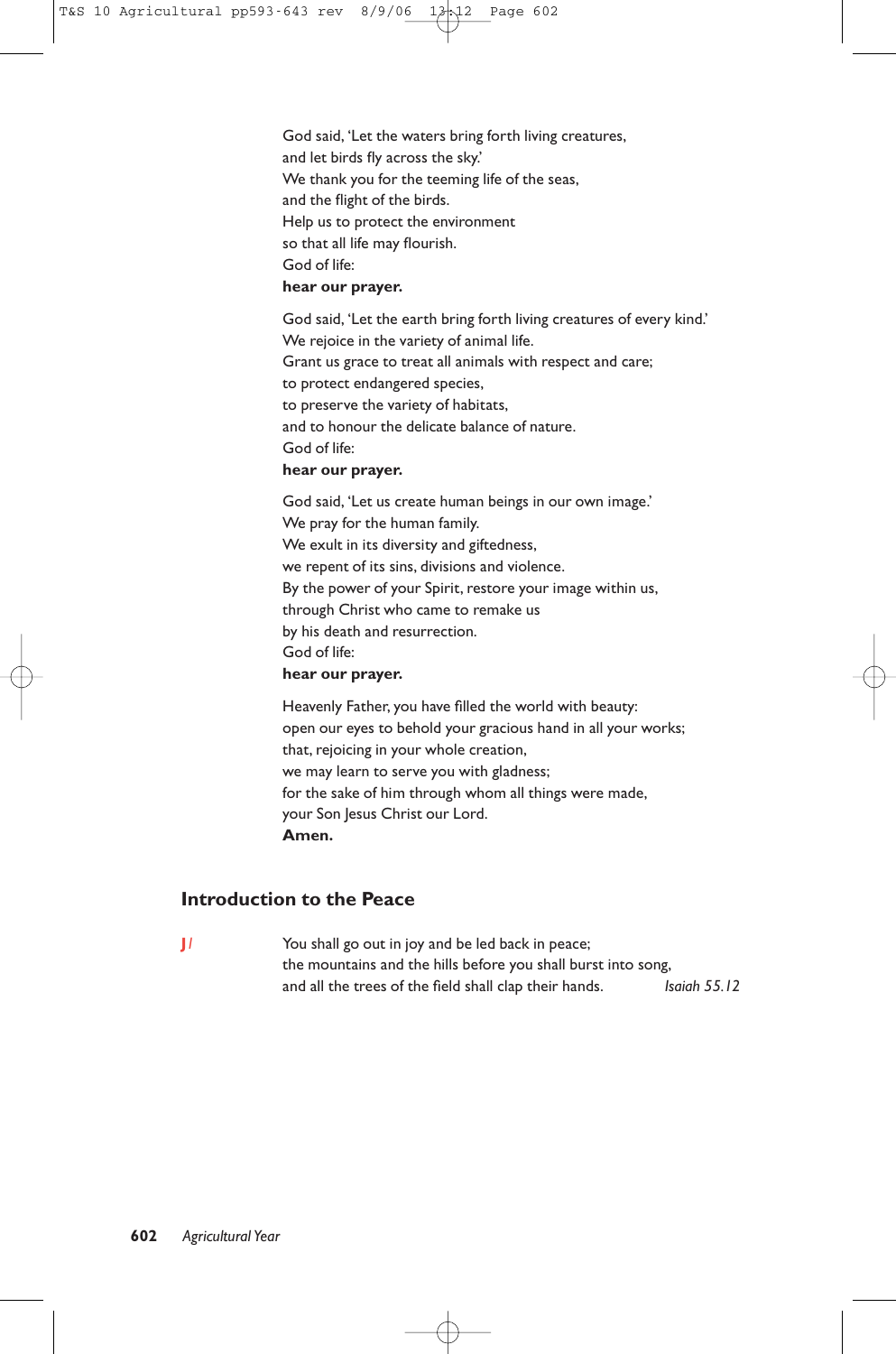# **Cre**

#### **Prayers at the Preparation of the Table**

- **K***1* As the grain once scattered in the fields and the grapes once dispersed on the hillside are now reunited on this table in bread and wine, so, Lord, may your whole Church soon be gathered together from the corners of the earth into your kingdom. **Amen.**
- **K***2* Blessed be God, by whose grace creation is renewed, by whose love heaven is opened, by whose mercy we offer our sacrifice of praise. **Blessed be God for ever.**

#### **Prefaces**

- **L***l* And now we give you thanks because in him, our risen Lord, the new creation is being brought to perfection, a broken world is being renewed, and creation itself will share in the glorious liberty of the children of God.
- **L**2 And now we give you thanks because all things are of your making, all times and seasons obey your laws, but you have chosen to create us in your own image, setting us over the whole world in all its wonder. You have made us stewards of your creation, to praise you day by day for the marvels of your wisdom and power: so earth unites with heaven to sing the new song of creation: **Holy, holy, holy Lord …**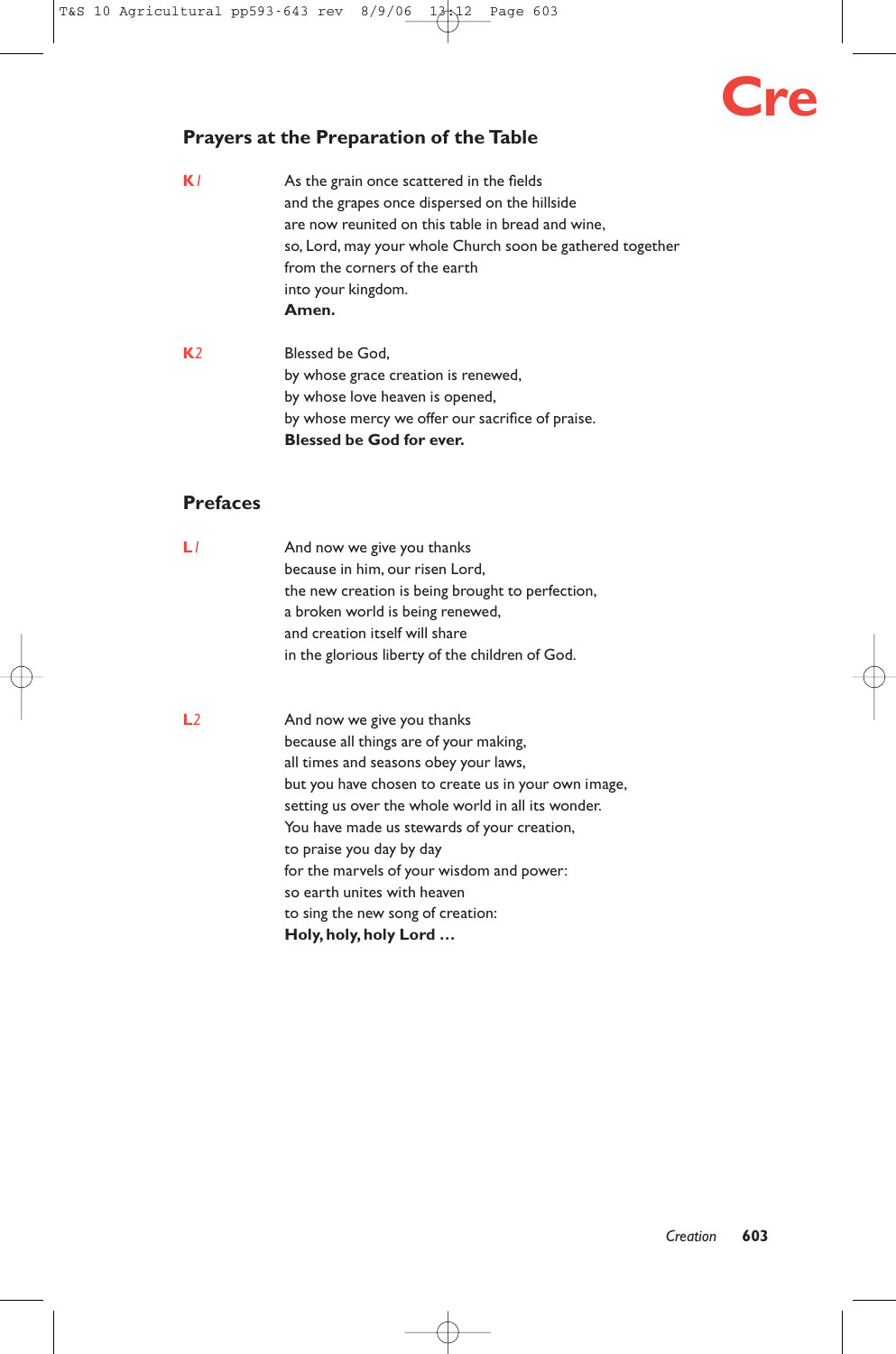#### **Extended Preface**

**M***1* It is indeed right, it is our duty and our joy, always and everywhere to give you thanks, holy Father, almighty and eternal God. For you have created the heavens and the earth, and formed us in your own image. In the fullness of time you sent forth your Son, your eternal Word, who laid down his life for our salvation and rose from the grave, the first-fruits of your new creation. You send forth your holy and life-giving Spirit to give life to our mortal bodies and to renew the face of the earth. Therefore with all the heavenly hosts, we give voice to everything that you have made, and sing the eternal hymn of praise.

#### **Blessings and Ending**

| P/             | May God the Father of our Lord Jesus Christ,<br>who is the source of all goodness and growth,<br>pour his blessing upon all things created,<br>and upon you his children,<br>that you may use his gifts to his glory and the welfare of all peoples;<br>and the blessing |
|----------------|--------------------------------------------------------------------------------------------------------------------------------------------------------------------------------------------------------------------------------------------------------------------------|
| P <sub>2</sub> | May God the Father,<br>who clothes the lilies of the field<br>and feeds the birds of the air.<br>provide us with all we need for life in its fullness.<br>Amen.                                                                                                          |
|                | May God the Son,<br>who fed the five thousand and turned water into wine,<br>feed us with his life and transform us in his love.<br>Amen.                                                                                                                                |
|                | May God the Holy Spirit,<br>who hovered over the waters of creation<br>and formed the world from chaos.<br>form us in the likeness of Christ and renew the face of the earth.<br>Amen.                                                                                   |
|                | And the blessing                                                                                                                                                                                                                                                         |
| P3             | Tend the earth, care for God's good creation,<br>and bring forth the fruits of righteousness.                                                                                                                                                                            |

Go in the peace of Christ. **Thanks be to God.**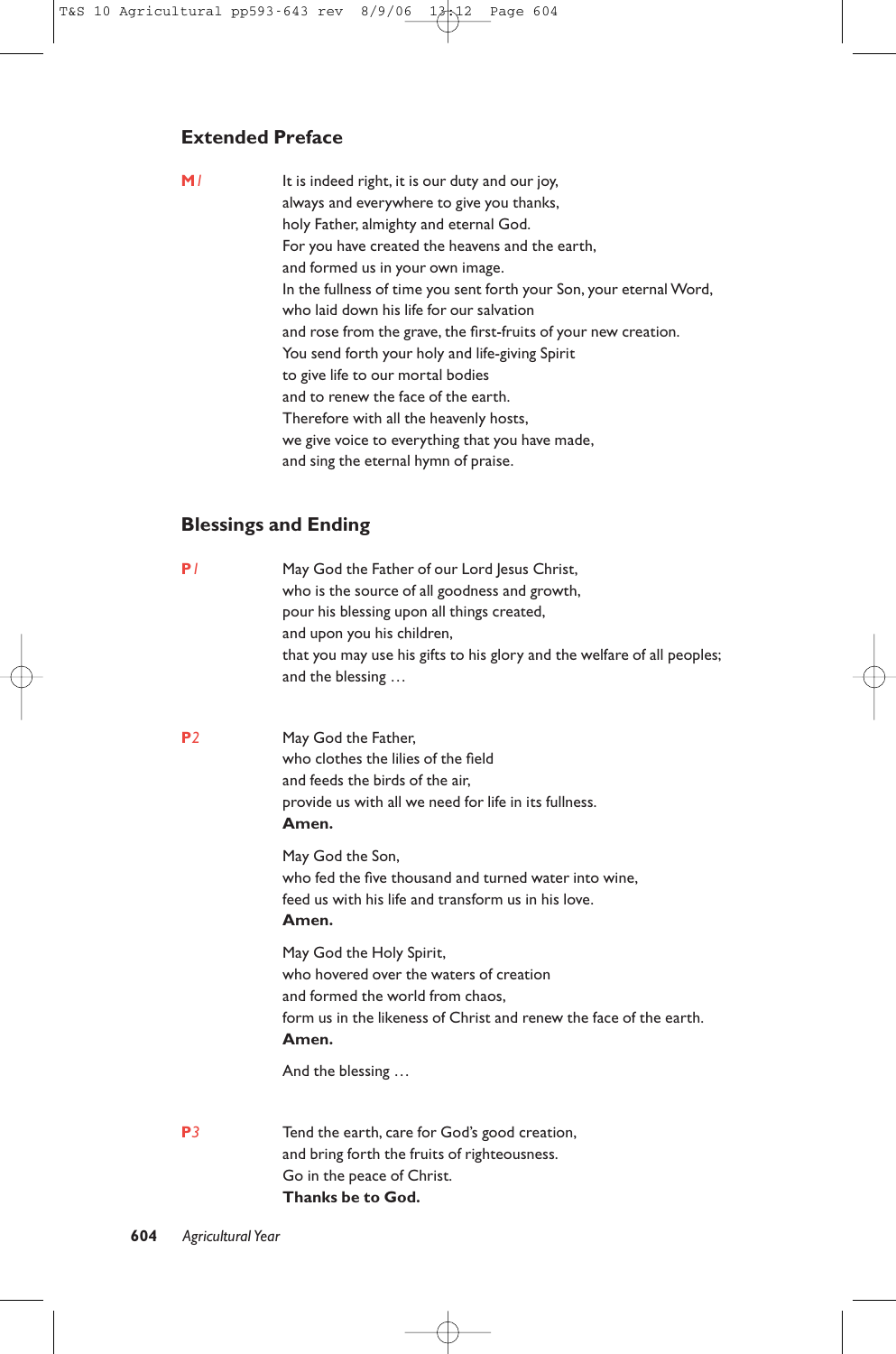# **Cre**

#### **Acclamations**

| R/             | Blessed are you, Lord God, King of the universe.<br>Your word brings on the dusk of evening.<br>Your wisdom creates both night and day.<br>You determine the cycles of time.<br>You arrange the succession of seasons<br>and establish the stars in their heavenly courses.<br>The Lord of hosts is your name.<br>Living and eternal God, rule over us always.<br>Blessed be the Lord, whose word makes evening fall. |
|----------------|-----------------------------------------------------------------------------------------------------------------------------------------------------------------------------------------------------------------------------------------------------------------------------------------------------------------------------------------------------------------------------------------------------------------------|
| R <sub>2</sub> | Where were you when I laid the foundations of the earth<br>and established its boundaries?<br>Lord, you can do all things; your purpose stands for ever.<br>Where were you when the morning stars sang together<br>and all the heavenly beings shouted for joy?<br>Lord, you can do all things; your purpose stands for ever.                                                                                         |
|                | Who shut up the sea behind doors<br>when it burst forth from the womb.<br>when I made the clouds its garment?<br>Lord, you can do all things; your purpose stands for ever.                                                                                                                                                                                                                                           |
|                | Have you commanded the morning<br>and caused the dawn to know its place?<br>Lord, you can do all things; your purpose stands for ever.                                                                                                                                                                                                                                                                                |
|                | From whose womb does the ice come forth<br>and who gives birth to the hoar-frost of heaven?<br>Lord, you can do all things; your purpose stands for ever.                                                                                                                                                                                                                                                             |
|                | Who has endowed the heart with wisdom.                                                                                                                                                                                                                                                                                                                                                                                |

and given understanding to the mind? **Lord, you can do all things; your purpose stands for ever.** *cf Job 38; 42.2*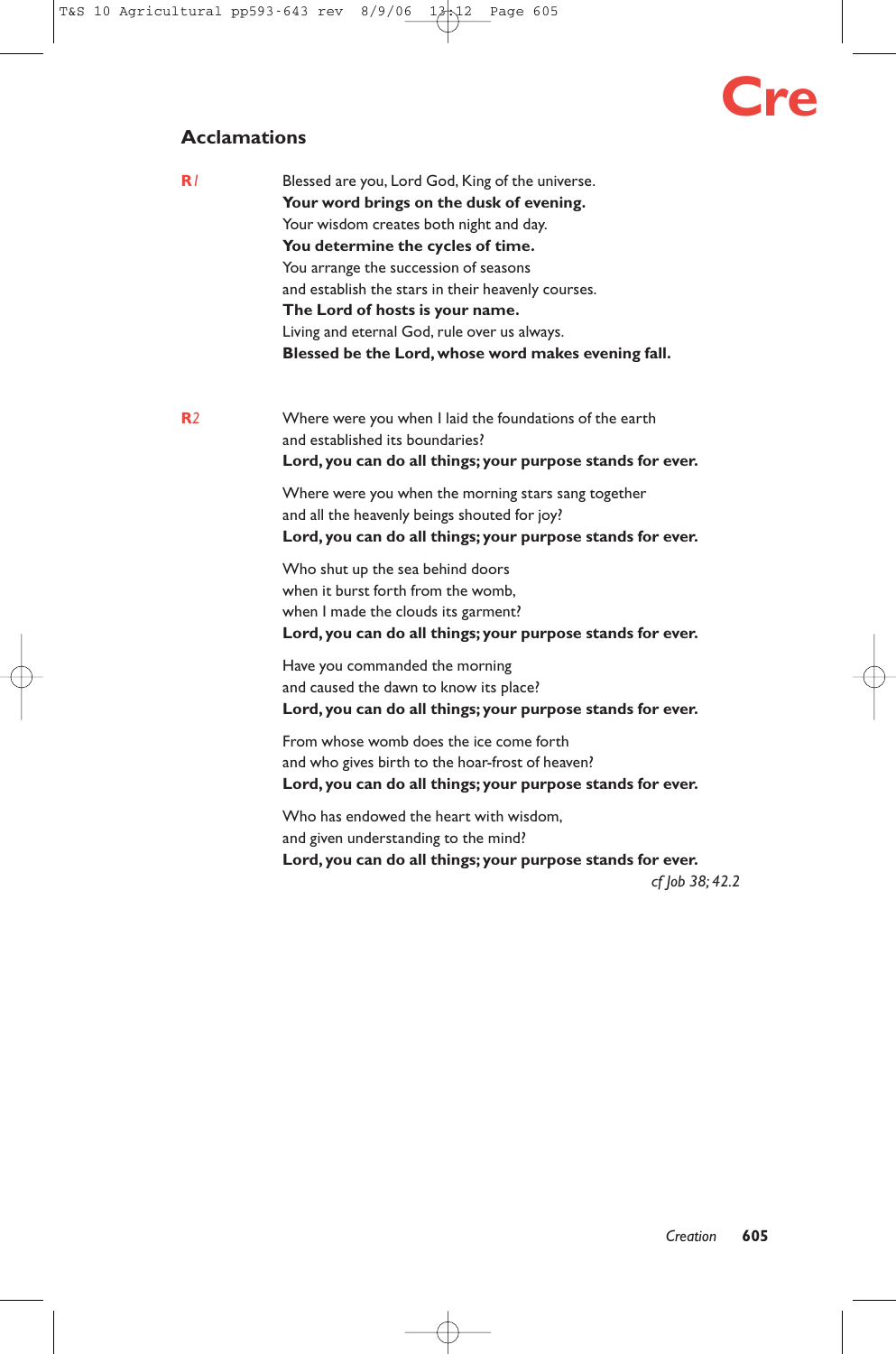## **Short Passages of Scripture**

| S/             | God saw everything that he had made,<br>and indeed, it was very good.                                                                                                | Genesis 1.31    |
|----------------|----------------------------------------------------------------------------------------------------------------------------------------------------------------------|-----------------|
| S <sub>2</sub> | O Lord, how manifold are your works!<br>In wisdom you have made them all;<br>the earth is full of your creatures.                                                    | Psalm 104.26    |
| S <sub>3</sub> | In Christ all things in heaven and on earth were created,<br>things visible and invisible -<br>all things have been created through him and for him. Colossians 1.16 |                 |
| S <sub>4</sub> | You are worthy, our Lord and God,<br>to receive glory and honour and power,<br>for you created all things,<br>and by your will they existed and were created.        | Revelation 4.11 |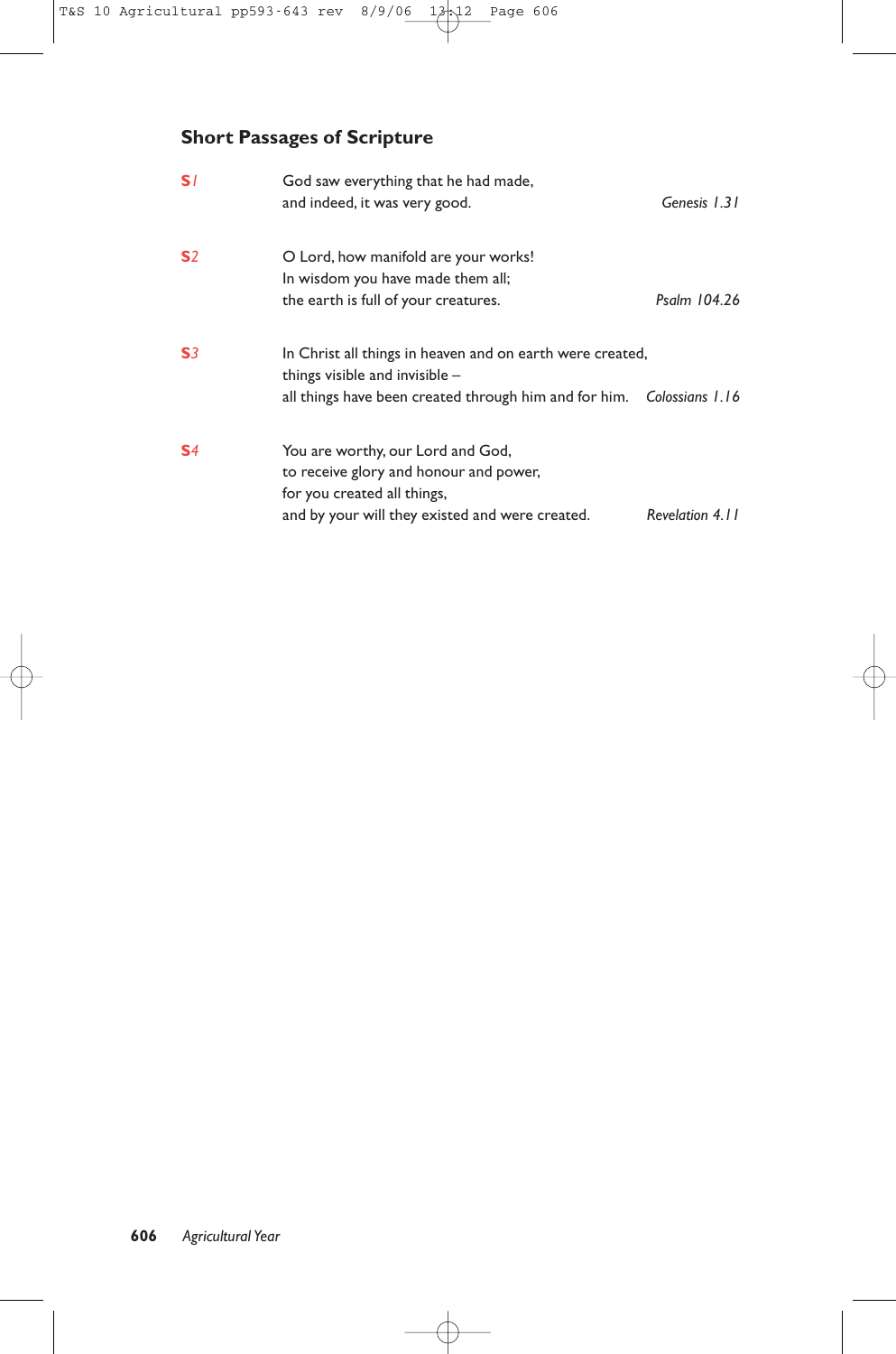

# **Plough Sunday**

#### **Note**

Forms of prayer are provided for the blessing of a plough and the blessing of seed, along with lectionary provision.The material can be incorporated into Holy Communion or a Service of the Word. Other resource material from Seasons and Festivals of the Agricultural Year may be used or adapted appropriately.

#### **The Blessing of the Plough**

Blessed are you, Lord God of all creation: for in your abundant care you have given us fertile land, rich soil, the seasons in their courses. You provide seed for sowing, water, light and warmth to bring forth the miracle of growth. You give us skill to work the land, to prepare and nourish it, that it may be fruitful. By your blessing, let this plough be a sign of all that you promise to us. Prosper the work of our hands, and provide abundant crops for your people to share. Blessed be God, Father, Son and Holy Spirit. **Blessed be God for ever.**

God speed the plough. **God speed the plough.**

#### **The Blessing of Seed**

Blessed are you, Lord God of all creation: in your goodness you have given us this seed to sow. In it we perceive the promise of life, the wonders of your creative love. By your blessing, let this seed be for us a sign of your creative power, that in sowing and watering, tending and watching, we may see the miracle of growth, and in due course reap a rich harvest. As this seed must die to give life, reveal to us the saving power of your Son, who died that we might live, and plant in us the good seed of your word. Blessed be God, Father, Son and Holy Spirit. **Blessed be God for ever.**

By itself the earth produces: **first the stalk, then the ear, then the full grain shall appear.**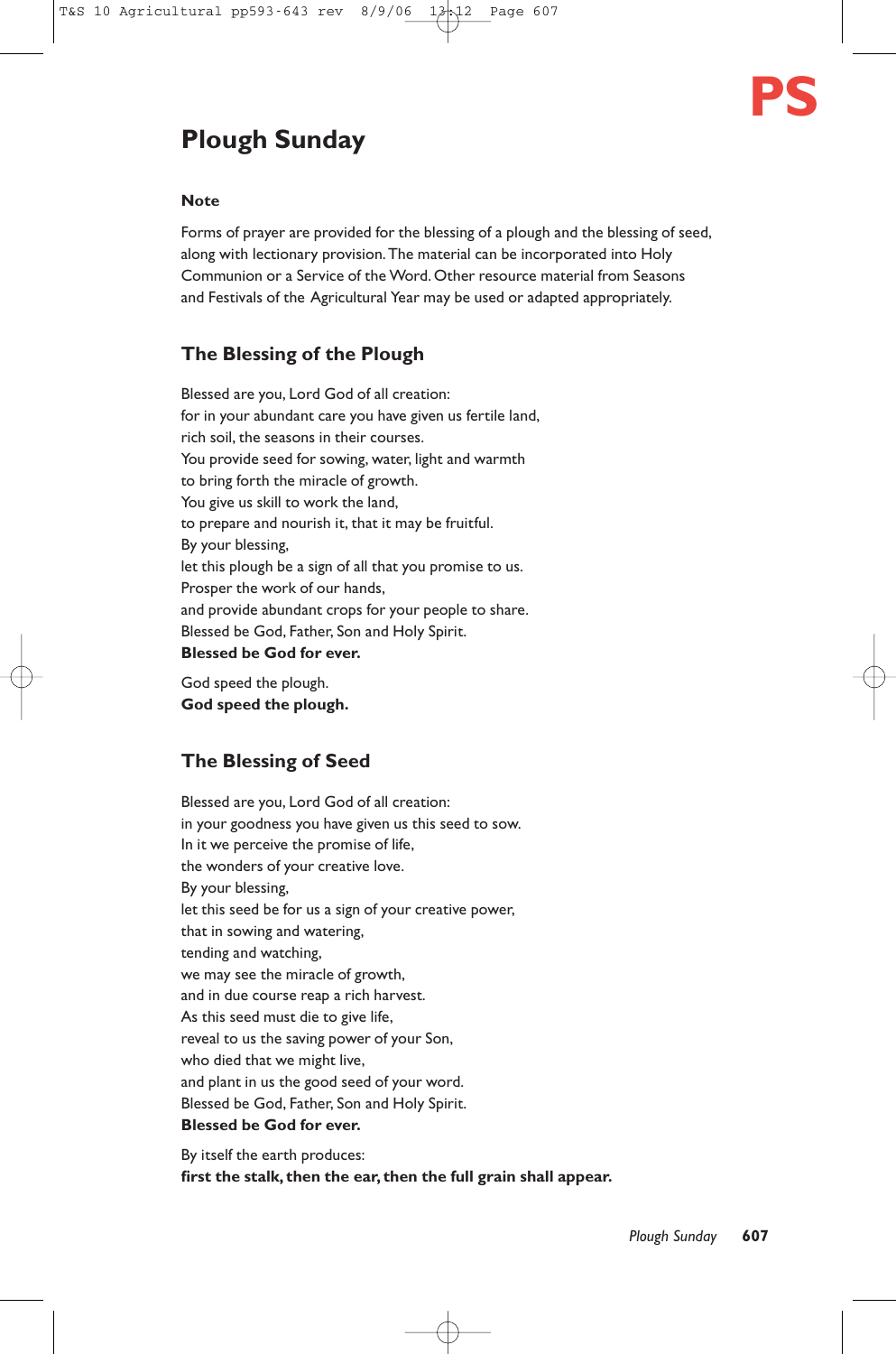#### **Readings**

Genesis 1.9-13 *or* Genesis 8.20 – 9.3 *or* Isaiah 55.6-11 *or* Ecclesiasticus 38.25-34 Psalm 37.22-38 1 Corinthians 9.6-14 Matthew 7.25-34

#### **Blessing**

**P***1* May God the Father of our Lord Jesus Christ, who is the source of all goodness and growth, pour his blessing upon all things created, and upon you his children, that you may use his gifts to his glory and the welfare of all peoples; and the blessing …

#### **Dismissal**

Tend the earth, care for God's good creation, and bring forth the fruits of righteousness. Go in the peace of Christ. **Thanks be to God.**

#### **Short Passages of Scripture**

| S <sub>1</sub> | There is a time to sow, and a time to reap.                                                                                                                                        | cf Ecclesiastes 3.2 |
|----------------|------------------------------------------------------------------------------------------------------------------------------------------------------------------------------------|---------------------|
| S <sub>2</sub> | Sow for yourselves righteousness;<br>reap steadfast love;<br>break up your fallow ground;<br>for it is time to seek the Lord,<br>that he may come and rain righteousness upon you. | Hosea 10.12         |
| S <sub>3</sub> | A sower went out to sow, and some seed fell into good soil.                                                                                                                        | cf Mark 4.3,8       |
| S <sub>4</sub> | Those who sow bountifully will also reap bountifully. 2 Corinthians 9.6                                                                                                            |                     |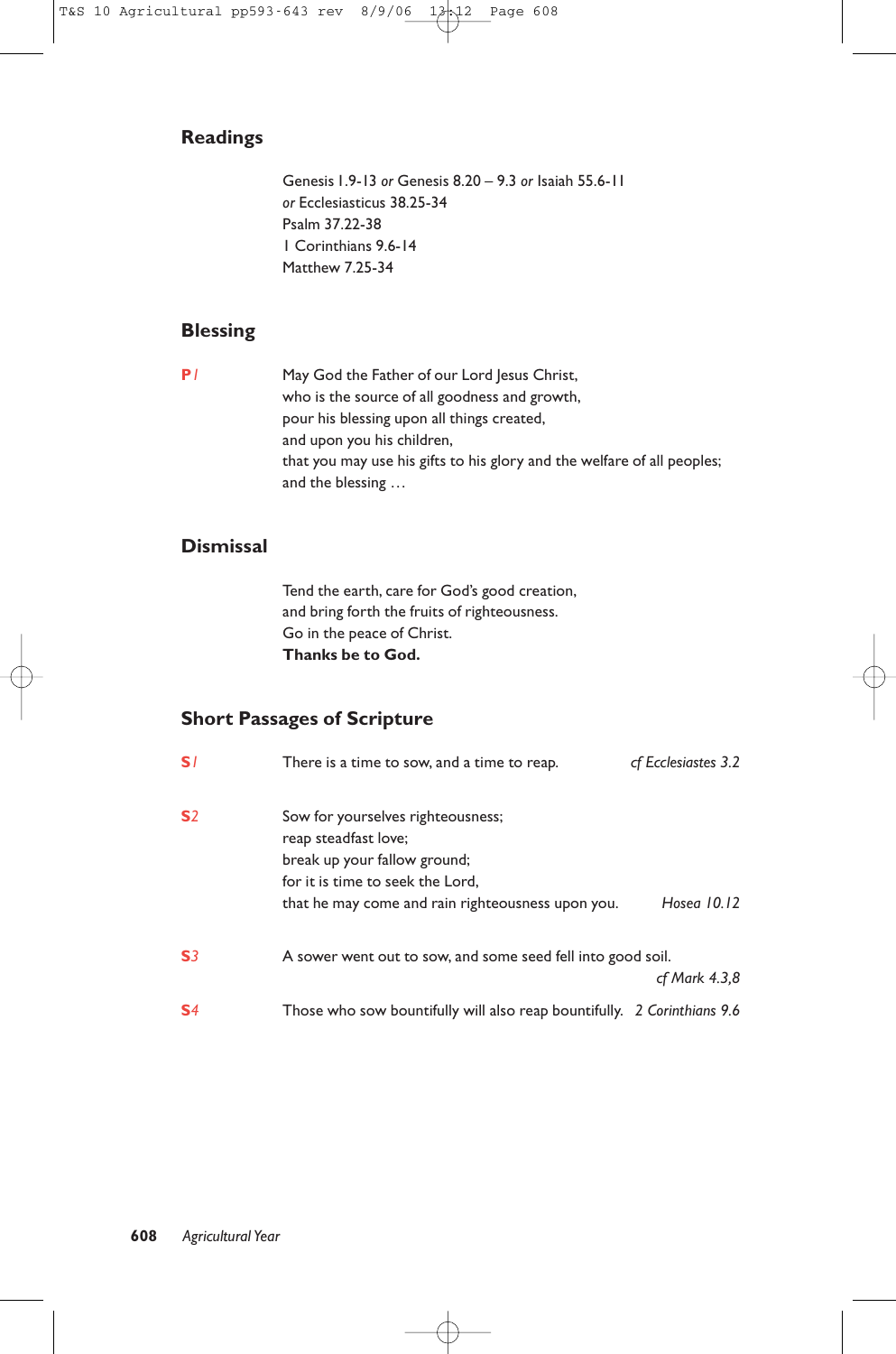## **Rogationtide**

# **Rog**

#### **Invitation to Confession**

**A***1* Let us ask God to have mercy on our tired land, and to prosper the work of our soiled hands. Let us ask God to forgive our delusion of self-sufficiency so that we may praise him for his provision and goodness.

#### **Kyrie Confession**

**B***1* Lord, you give us this good earth, yet we take your generous gifts for granted. Lord, have mercy. **Lord, have mercy.**

> Lord, you give us this good earth, but we squander its rich resources. Christ, have mercy. **Christ, have mercy.**

Lord, you give us this good earth, but we fail to share your bounty with all of your children. Lord, have mercy. **Lord, have mercy.**

#### **Gospel Acclamations**

| G l | Alleluia, alleluia.                        |              |
|-----|--------------------------------------------|--------------|
|     | 'Ask and you will receive,' says the Lord, |              |
|     | 'so that your joy may be complete.'        | John $16.24$ |
|     | Alleluia.                                  |              |
|     |                                            |              |
|     |                                            |              |

**G***2* Alleluia, alleluia. 'The seed is the word of God,' says the Lord. *Luke 8.11* **Alleluia.**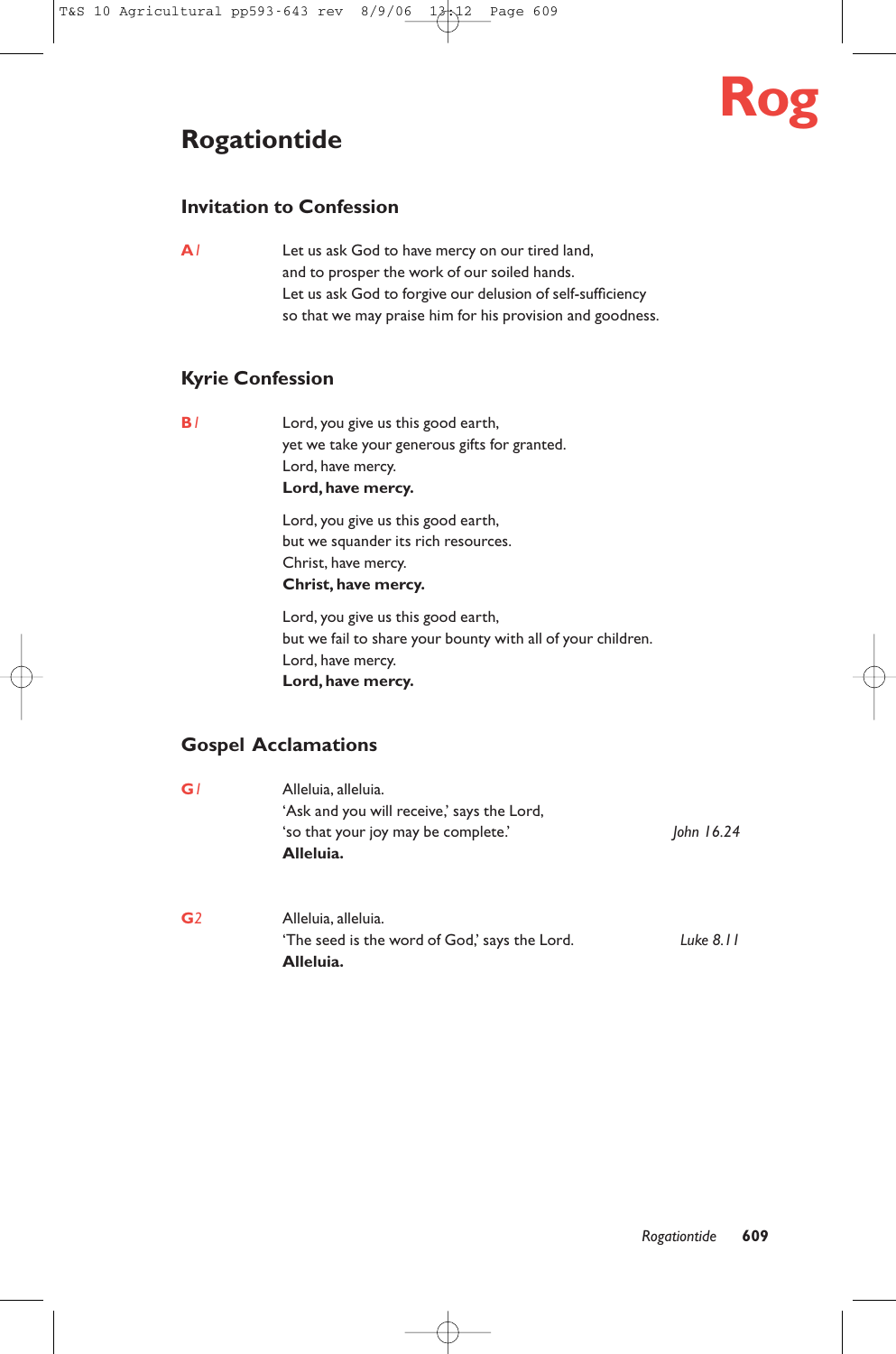#### **Intercessions**

**H***1* Let us ask the God of creation to send a blessing upon us.

Upon the rich earth send a blessing, O Lord. Let the earth be fruitful and its resources be hallowed. We ask in faith: **we ask you to hear us, good Lord.**

Upon human labour send a blessing, O Lord. Prosper the work of our hands; may all find dignity and just reward in their work; free the exploited and oppressed. We ask in faith: **we ask you to hear us, good Lord.**

Upon the produce of the earth send a blessing, O Lord. Guide us into a sustainable future, and give us the will to share the fruits of the world. We ask in faith: **we ask you to hear us, good Lord.**

Upon the seas and waters send a blessing, O Lord. Teach us to cherish the water of the earth, and to conserve the seas, lakes and rivers. We ask in faith:

#### **we ask you to hear us, good Lord.**

Upon aid agencies send a blessing, O Lord. Where the earth is parched and the well has run dry; where war brings want, and children go hungry; where the poor cry out for bread and for justice, give hands to care and heal, and compel us to be generous. We ask in faith: **we ask you to hear us, good Lord.**

We ask you to hear us, good Lord, for the sake of your Son, our Saviour Jesus Christ. **Amen.**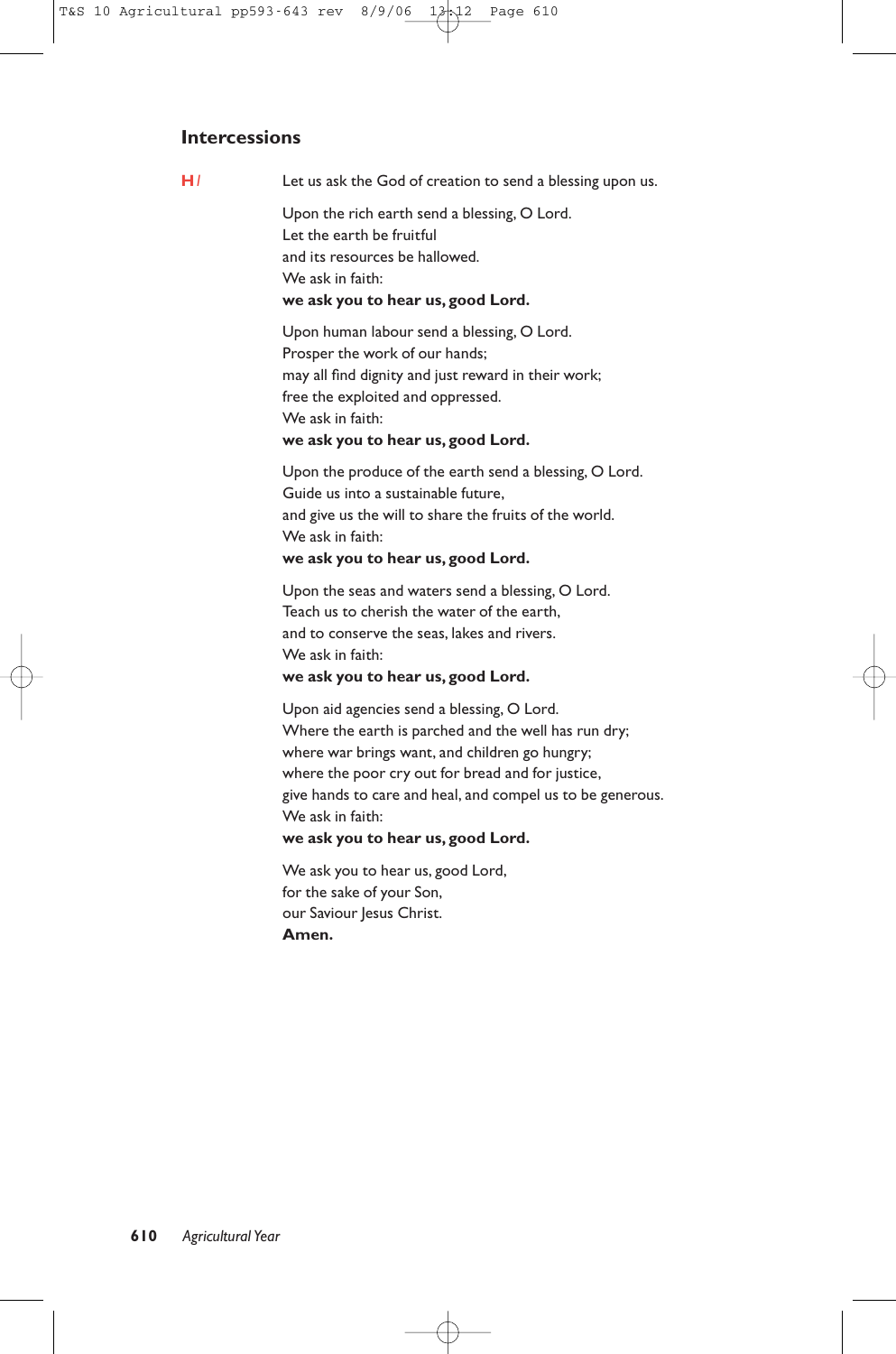

**H***2* Let us pray to God our creator, who has given us the earth's goodness for our delight, and entrusted it to our care and tenderness.

> For all who live in captivity to debt, whose lives are cramped by fear from which there is no turning except through abundant harvest; Lord, we pray: may those who sow in tears **reap with shouts of joy.**

For all who depend on the earth for their daily food and fuel, whose forests are destroyed for the profit of a few; Lord, we pray: may those who sow in tears **reap with shouts of joy.**

For those who labour in poverty, are oppressed by unjust laws, are prevented from speaking the truth, and long for a harvest of justice; Lord, we pray: may those who sow in tears **reap with shouts of joy.**

For all who are captive to greed and waste and boredom, whose harvest joy is choked with things they do not need; Lord, we pray: may those who sow in tears **reap with shouts of joy.**

Save us from all that holds us captive, restore our vision, that our mouth may be filled with laughter and our tongue with songs of joy. **Amen.**

#### **Introduction to the Peace**

**J***1* By prayer and supplication with thanksgiving, let your requests be made known to God. And the peace of God, which passes all understanding, will guard your hearts and minds in Christ Jesus. *Philippians 4.6,7*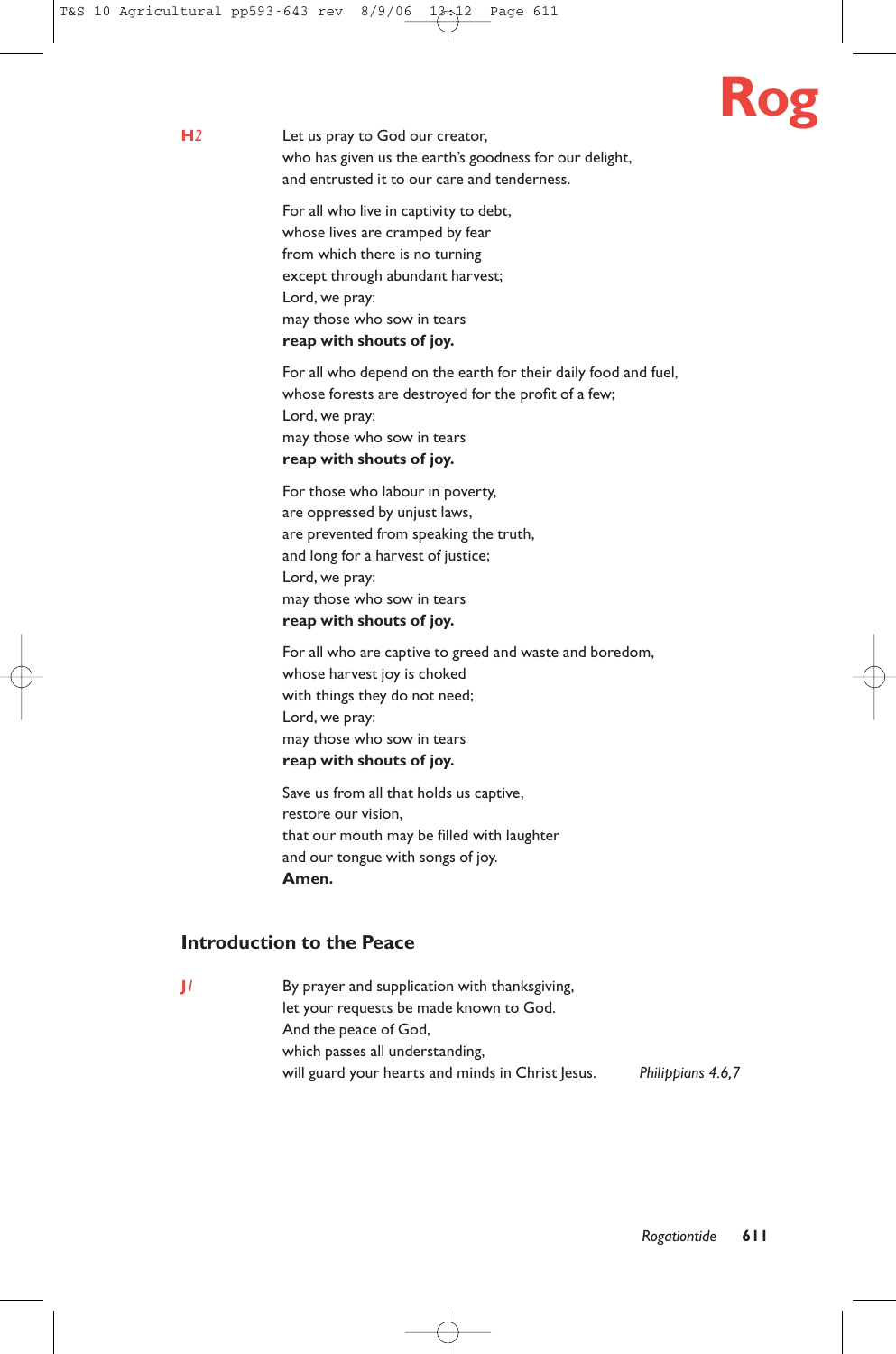#### **Prayers at the Preparation of the Table**

**K***1* Blessed are you, Lord God of all creation: through your goodness we have this bread to set before you, which earth has given and human hands have made. It will become for us the bread of life. **Blessed be God for ever.** Blessed are you, Lord God of all creation: through your goodness we have this wine to set before you,

fruit of the vine and work of human hands. It will become for us the cup of salvation. **Blessed be God for ever.**

**K***2* Blessed be God, by whose grace creation is renewed, by whose love heaven is opened, by whose mercy we offer our sacrifice of praise. **Blessed be God for ever.**

#### **Preface**

**L***1* And now we give you thanks for your ancient promise that while the earth endures, seedtime and harvest, cold and heat, summer and winter, day and night, will never cease.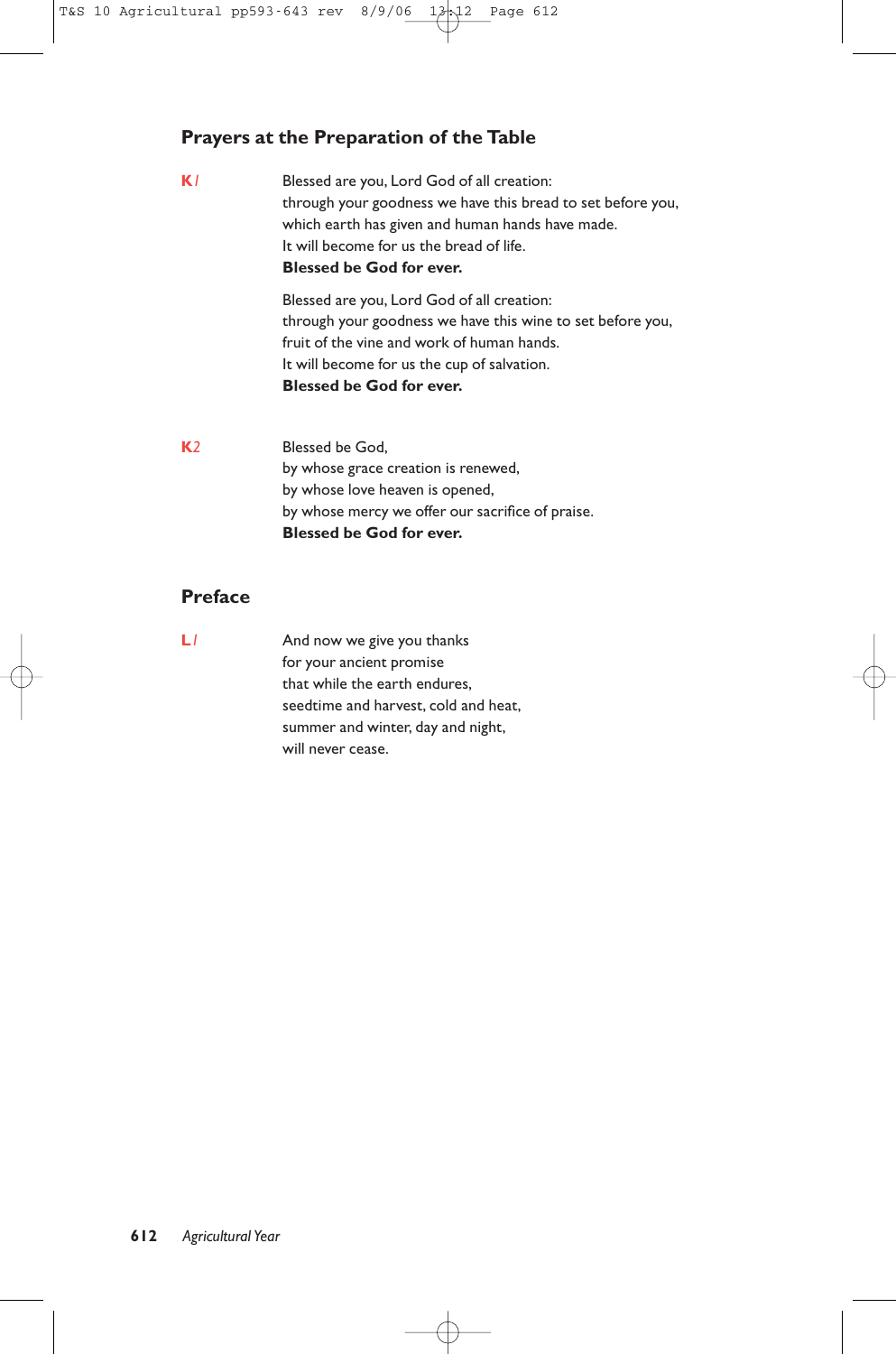# **Rog**

#### **Extended Preface**

**M**<sup>*I*</sup> It is indeed right and good to give you thanks and praise, almighty God and Father, through Jesus Christ your Son. Through him you have created us in your own image, and made us stewards of your good creation. Through him you teach us to exult in the birds of the air, the lilies of the field, the precious and life-giving crops of the earth. Through him you free us from the slavery of sin, giving him to die upon the cross and to rise again for our salvation. Through him, you begin your work of new creation, as we look for a new heaven and a new earth in which your righteousness dwells. Therefore, we join with angels and archangels, and give voice to every creature under heaven, for ever praising you and *saying*:

#### **Blessing and Dismissal**

*The blessing and dismissal on page 608 may be used.*

#### **Acclamation**

**R***1* **God be gracious to us and bless us: and make his face to shine upon us.**

> Let the peoples praise you, O God: **God be gracious to us and bless us.**

Judge the peoples righteously and govern the nations upon earth. **God be gracious to us and bless us.**

Let the earth bring forth her increase: **God be gracious to us and bless us.**

**God be gracious to us and bless us: and make his face to shine upon us.** *cf Psalm 67*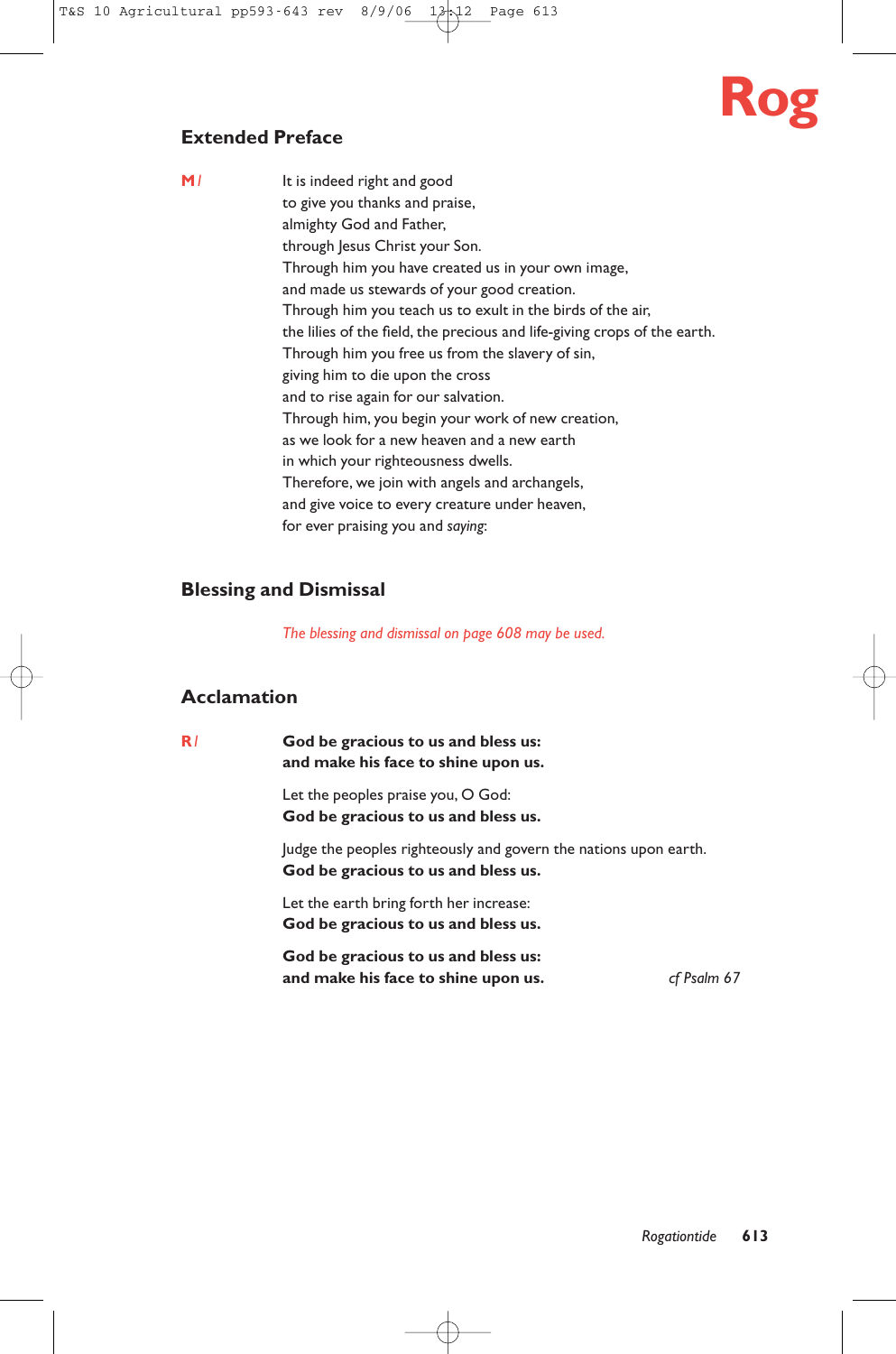#### **The Rogationtide Procession**

#### **Note**

This may be a procession within the church building or in the open air, whether the traditional beating of the bounds or a specified procession in part of the parish. Prayers and readings may be used at suitable places.The following resources may be used according to circumstances.

#### **A**

*The Litany in* The Book of Common Prayer *or the Common Worship Litany (*Common Worship: Services and Prayers for the Church of England, *pages 111–121) may be said or sung.*

*In the Prayer Book Litany the following petitions may be inserted after the petition 'That it may please thee to give and preserve to our use the kindly fruits of the earth, so as in due time we may enjoy them.We beseech thee to hear us, good Lord.'*

That it may please thee to grant favourable weather, temperate rain and fruitful seasons, that there may be food and drink for all thy creatures, **we beseech thee to hear us, good Lord.**

That it may please thee to bless the lands and waters, and all who work upon them, to bring forth food and all things needful for thy people, **we beseech thee to hear us, good Lord.**

That it may please thee to look with favour upon all who care for the earth, the water and the air, that the riches of thy creation may abound from age to age, **we beseech thee to hear us, good Lord.**

*In the Common Worship Litany, the following may be inserted in Section V, following the petition 'Give us the will to use the resources of the earth to your glory, and for the good of all creation. Hear us, good Lord.'*

Grant favourable weather, temperate rains and fruitful seasons, that there may be food and drink for all creatures. **Hear us, good Lord.**

Bestow your blessing upon the lands and waters, and all who work upon them, to bring forth food and all things needful for your people. **Hear us, good Lord.**

Prosper all who care for the earth, the water, and the air, that the riches of your creation may abound from age to age. **Hear us, good Lord.**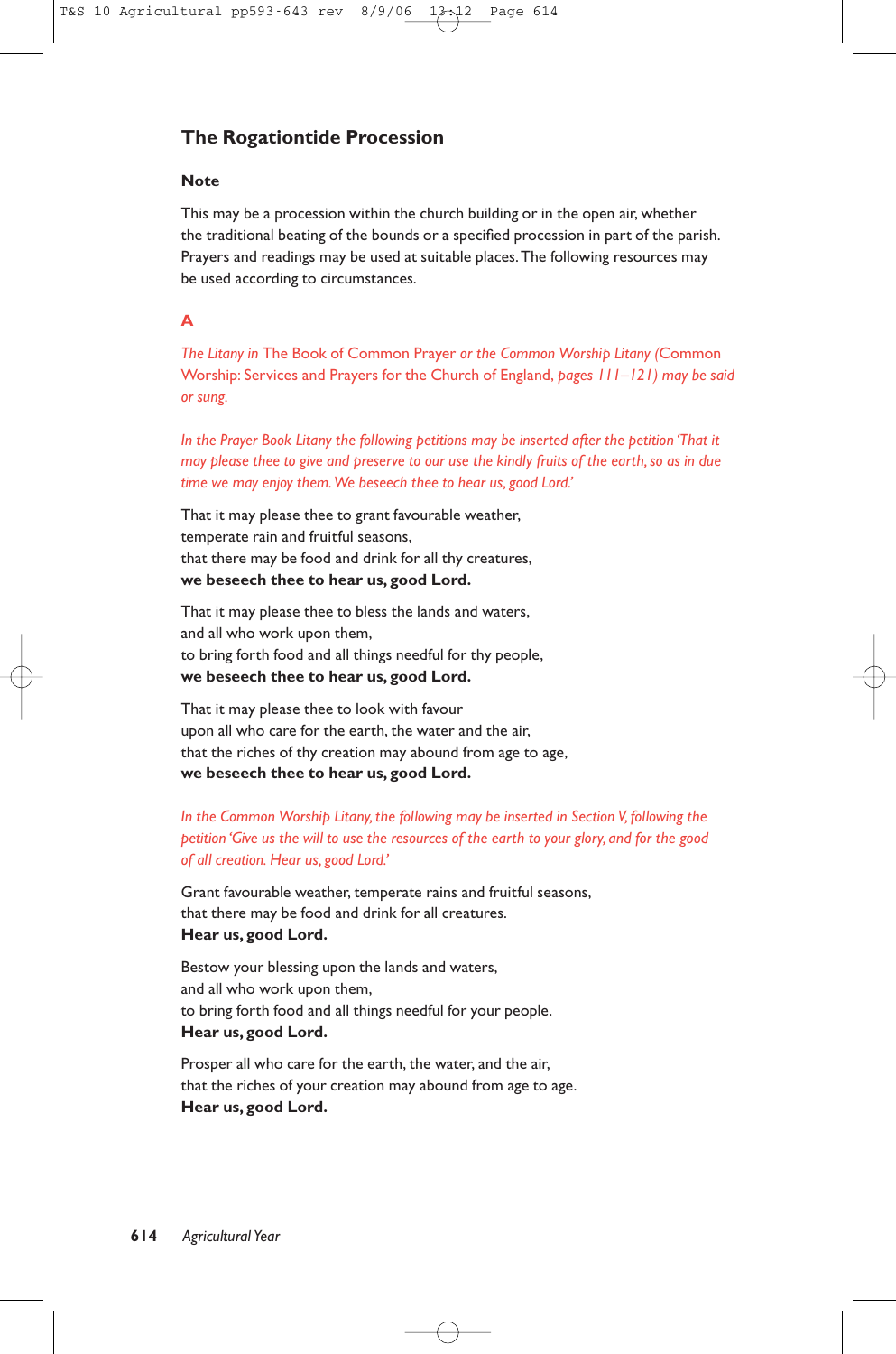# **Rog**

#### **B**

#### *All or parts of the following litany may be said or sung*

#### **I**

Let us pray.

God the Father, Lord of creation, **have mercy upon us.**

God the Son, through whom all things were made, **have mercy upon us.**

God the Holy Spirit, who renews the face of the earth, **have mercy upon us.**

Holy, blessed and glorious Trinity, creating and saving God, **have mercy upon us.**

Remember, Lord, your mercy and loving-kindness towards us. Bless this good earth, and make it fruitful. Bless our labour, and give us all things needful for our daily lives. Bless the homes of this parish and all who live within them. Bless our common life and our care for our neighbour. **Hear us, good Lord.**

#### **II**

For all cities, towns and villages, and for their well-being and prosperity, let us pray to the Lord. **Lord, have mercy.**

For the rural economy and for its regeneration, let us pray to the Lord. **Lord, have mercy.**

For those who tend the countryside and preserve its order and beauty, let us pray to the Lord. **Lord, have mercy.**

For traditional rural skills and crafts and for those who exercise them, let us pray to the Lord. **Lord, have mercy.**

For all farms, all who work them, and for the whole farming industry, let us pray to the Lord. **Lord, have mercy.**

For those who make farming policy, and for all with authority in government, let us pray to the Lord. **Lord, have mercy.**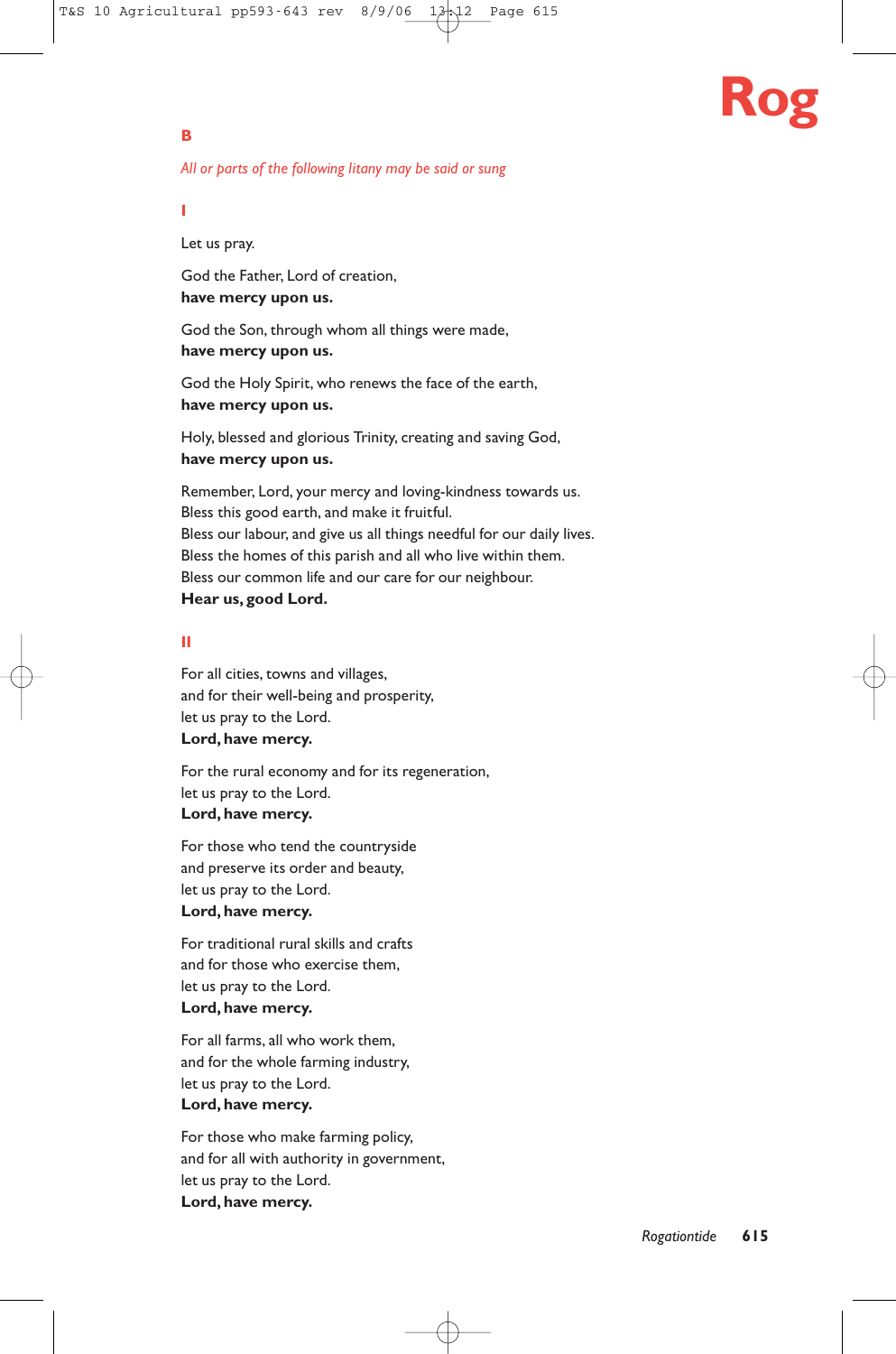#### **III**

For a blessing on our land we pray. **Hear us, good Lord.**

For healthy crops and abundant harvests we pray. **Hear us, good Lord.**

For the care and welfare of animals and for the veterinary profession we pray. **Hear us, good Lord.**

For the harvest of the soil and for the fruits of the earth in their seasons we pray. **Hear us, good Lord.**

For seasonable weather we pray. **Hear us, good Lord.**

For protection from blight, pestilence and disease we pray. **Hear us, good Lord.**

For those engaged in agricultural research we pray. **Hear us, good Lord.**

For the service industries that support rural life we pray. **Hear us, good Lord.**

For the ministry of your Church in rural areas we pray. **Hear us, good Lord.**

For parts of the world where the harvests have failed we pray. **Hear us, good Lord.**

For charities, aid agencies and overseas development we pray. **Hear us, good Lord.**

#### **IV**

For our daily bread: **we pray to you, O Lord.**

For all who work on the land to bring us our food in due season: **we pray to you, O Lord.**

For all who fish the rivers, lakes and seas: **we pray to you, O Lord.**

For all who process foods and prepare them for distribution and sale: **we pray to you, O Lord.**

For all supermarkets and shops, and for all who work in them: **we pray to you, O Lord.**

For those who work in food research: **we pray to you, O Lord.**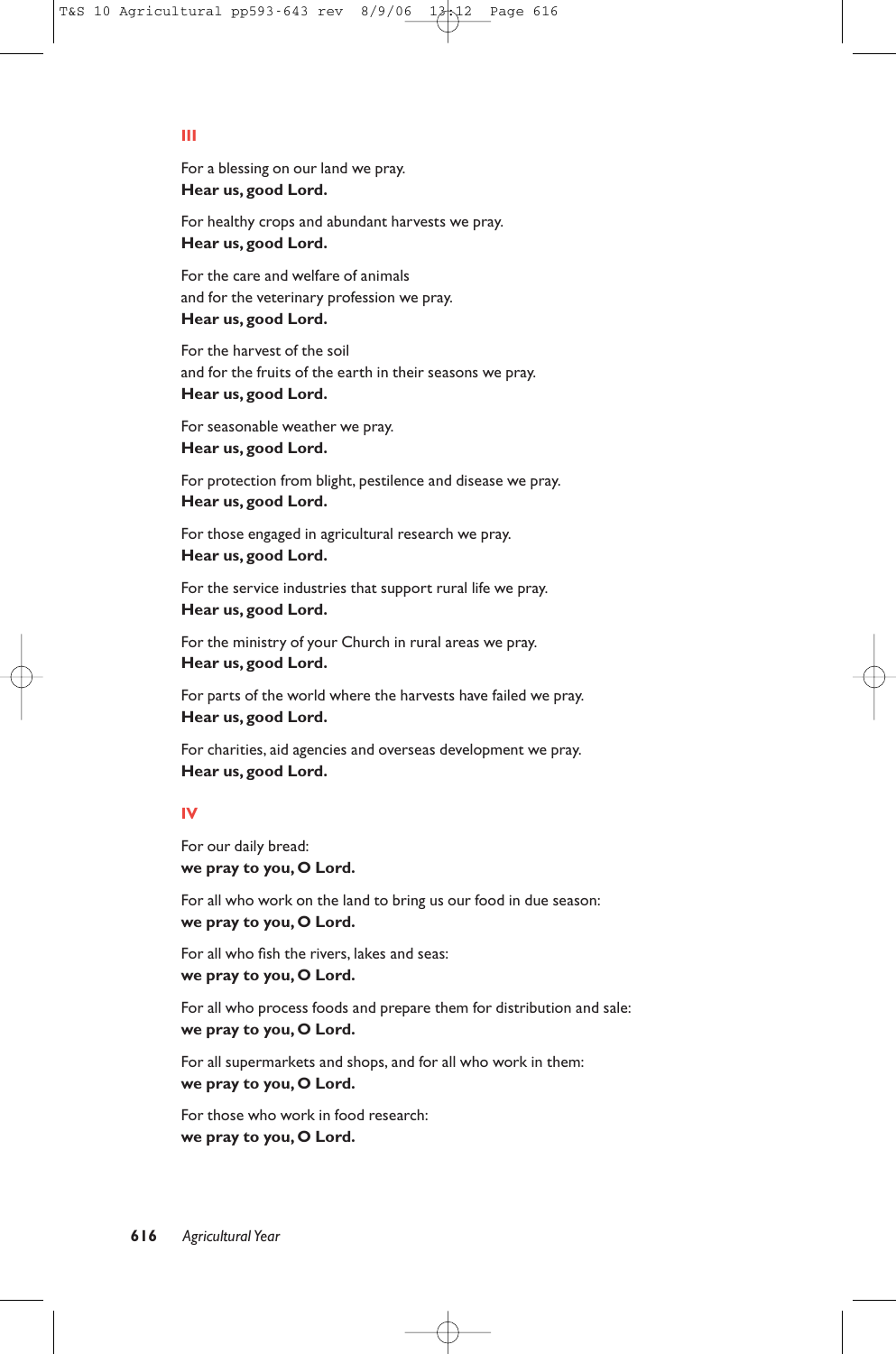

For those who distribute food to those in need: **we pray to you, O Lord.**

For the will to share your bounteous gifts: **we pray to you, O Lord.**

#### **V**

For the world of work in all its diversity: **hear us, good Lord.**

For the industry and workplaces of this *parish/community*: **hear us, good Lord.**

For the right ordering of work in time of technological change: **hear us, good Lord.**

For communities that have lost traditional industries, and for their regeneration: **hear us, good Lord.**

For all expanding industries and for the promise of new jobs: **hear us, good Lord.**

For small businesses and co-operatives: **hear us, good Lord.**

For local trade and commerce: **hear us, good Lord.**

For all service industries that provide for our daily needs: **hear us, good Lord.**

For the unemployed and for those living in poverty: **hear us, good Lord.**

For school leavers and all who are seeking to enter employment: **hear us, good Lord.**

For the retired and those unable to work: **hear us, good Lord.**

For all who work as volunteers: **hear us, good Lord.**

#### **VI**

Almighty and everlasting God, you are always more ready to hear than we to pray and to give more than either we desire or deserve: pour down upon us the abundance of your mercy, forgiving us those things of which our conscience is afraid and giving us those good things

which we are not worthy to ask but through the merits and mediation of Jesus Christ your Son our Lord. **Amen.**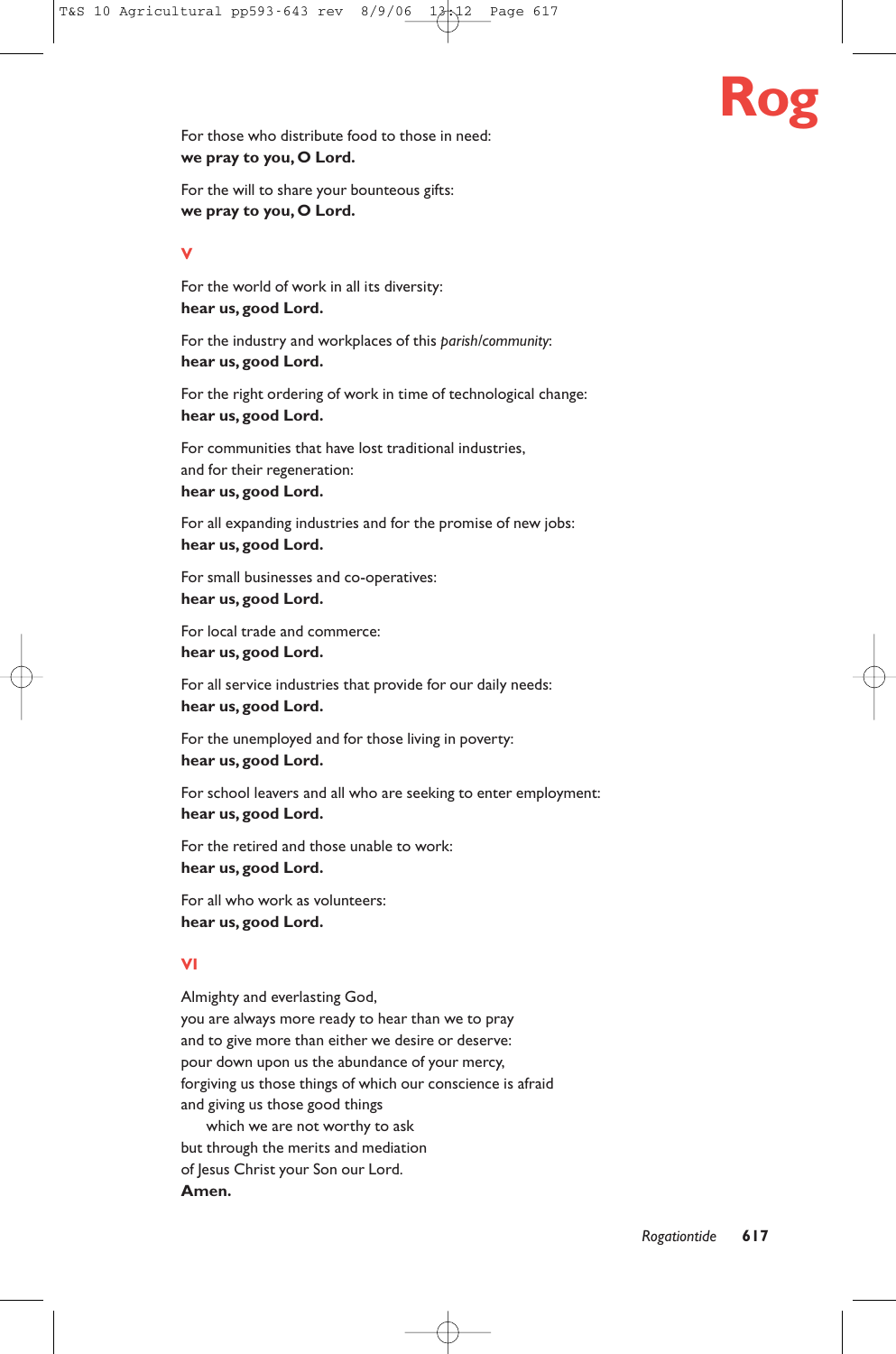#### **C**

*The following readings may be used at suitable points in the procession. A selection may be made from either Table A or Table B, according to circumstances. Suitable hymns or songs may be used in place of the psalmody.*

|              | A                       |                   | В                     |
|--------------|-------------------------|-------------------|-----------------------|
| $\mathbf{I}$ | Deuteronomy 26.1-11     | Psalm 147.1-13    | Genesis 8.12-23       |
| 2            | Job 38.1-11,16-18       | Psalm 104.25-37   | Leviticus 26.1-13     |
| 3            | Ezekiel 47.6-12         | Psalm 107.23-32   | Deuteronomy 8.1-10    |
| 4            | Ecclesiasticus 38.27-32 | Psalm 107.1-9     | Hosea 2.18-23         |
| 5.           | Acts 14.8-18            | Psalm 107.33-end  | $lames$ 4.7-11        |
| 6            | 2 Corinthians 9.9-11a   | Psalm 112         | Romans 8.18-25        |
| 7            | Philippians 4.4-7       | <b>Benedicite</b> | 1 Corinthians 3.10-14 |
| 8            | Mark 11.22-24           |                   | John 6.22-40          |
|              | or Matthew 6.7-15       |                   | or John 12.23-26      |

#### **Short Passages of Scripture**

| S/             | Let the peoples praise you, O God;<br>let all the peoples praise you.<br>Then shall the earth bring forth her increase, |                 |
|----------------|-------------------------------------------------------------------------------------------------------------------------|-----------------|
|                | and God, our own God, will bless us.                                                                                    | Psalm 67.5,6    |
| S <sub>2</sub> | May the gracious favour of the Lord our God be upon us;<br>prosper our handiwork; O prosper the work of our hands.      |                 |
|                |                                                                                                                         | Psalm 90.17     |
| S <sub>3</sub> | The Lord will indeed give all that is good,                                                                             | Psalm $85.12$   |
|                | and our land will yield its increase.                                                                                   |                 |
| S <sub>4</sub> | Sow for yourselves righteousness;<br>reap steadfast love;<br>break up your fallow ground;                               |                 |
|                | for it is time to seek the Lord.                                                                                        |                 |
|                | that he may come and rain righteousness upon you.                                                                       | Hosea $10.12$   |
| S <sub>5</sub> | Do not worry about anything,<br>but in everything                                                                       |                 |
|                | by prayer and supplication with thanksgiving                                                                            |                 |
|                | let your requests be made known to God.                                                                                 | Philippians 4.6 |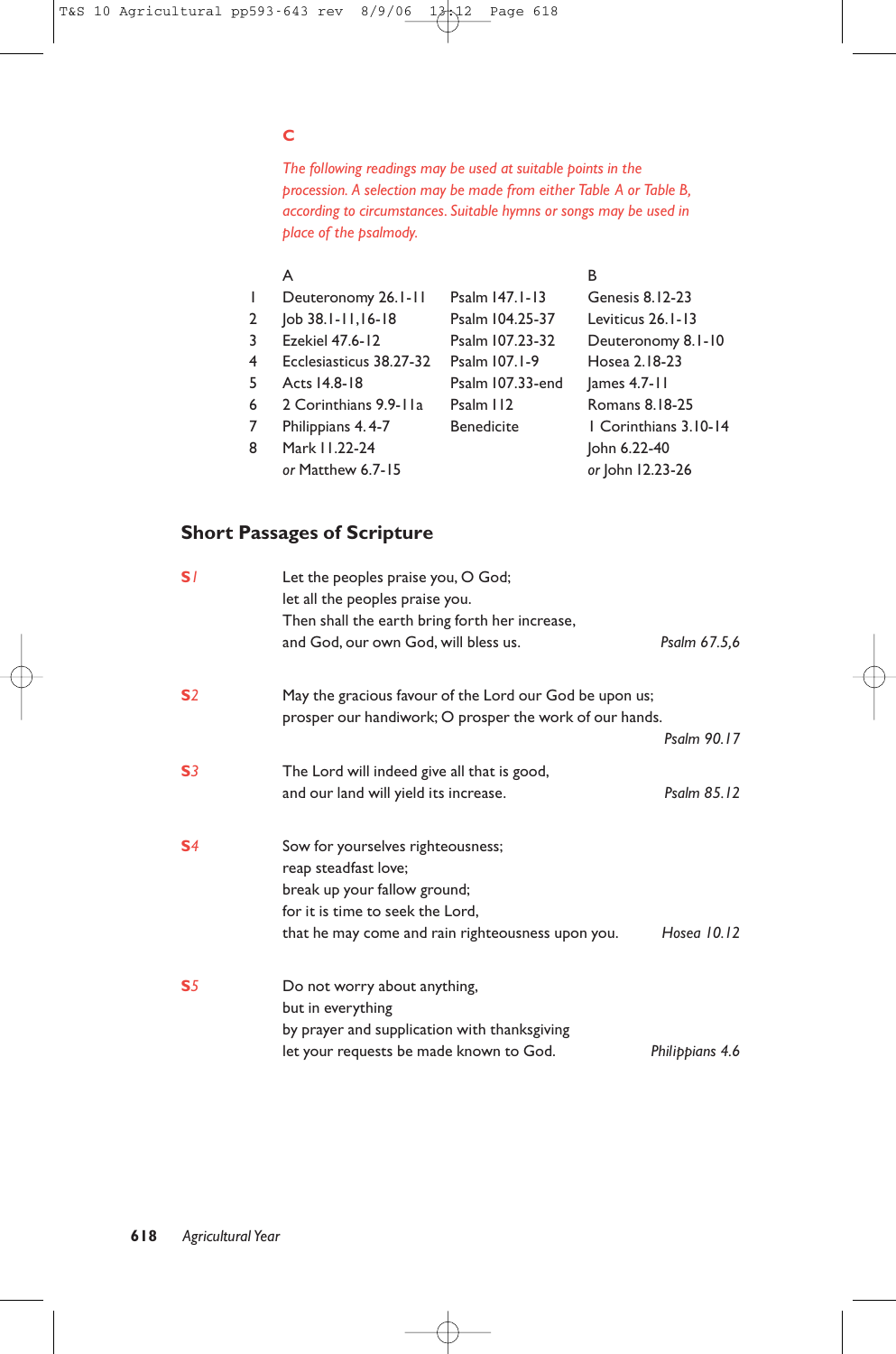

## **Lammastide**

#### **Note**

As the word 'Lammas' suggests, the setting for this material is the Holy Communion.The Lammas loaf, or part of it, may be used as the bread of the Eucharist, or the Lammas loaf and the eucharistic bread may be kept separate. To avoid any possible confusion, the rite of the presentation of the Lammas loaf should form part of the Gathering in Holy Communion Order One. Suitable patterns of readings are suggested.

## ¶ *The Gathering*

*At the entry of the ministers a hymn may be sung.*

#### *The president may say*

In the name of the Father, and of the Son, and of the Holy Spirit.

*All* **Amen.**

#### **The Greeting**

#### *The president greets the people*

The Lord be with you *All* **and also with you.**

#### **The Presentation of the Lammas Loaf**

#### *The president introduces the service with these or other suitable words*

Brothers and sisters in Christ, the people of God in ancient times presented to the Lord an offering of first-fruits as a sign of their dependence upon God for their daily bread. At this Lammastide, we bring a newly baked loaf as our offering in thanksgiving to God for his faithfulness.

Jesus said, 'I am the bread of life; those who come to me shall never be hungry and those who believe in me shall never thirst.' *John 6.35*

#### *The Lammas loaf is brought to the president.*

Blessed are you, Lord God of all creation; you bring forth bread from the fields and give us the fruits of the earth in their seasons. Accept this loaf, which we bring before you, made from the harvest of your goodness. Let it be for us a sign of your fatherly care. Blessed are you, Lord our God, worthy of our thanksgiving and praise.

*All* **Blessed be God for ever.**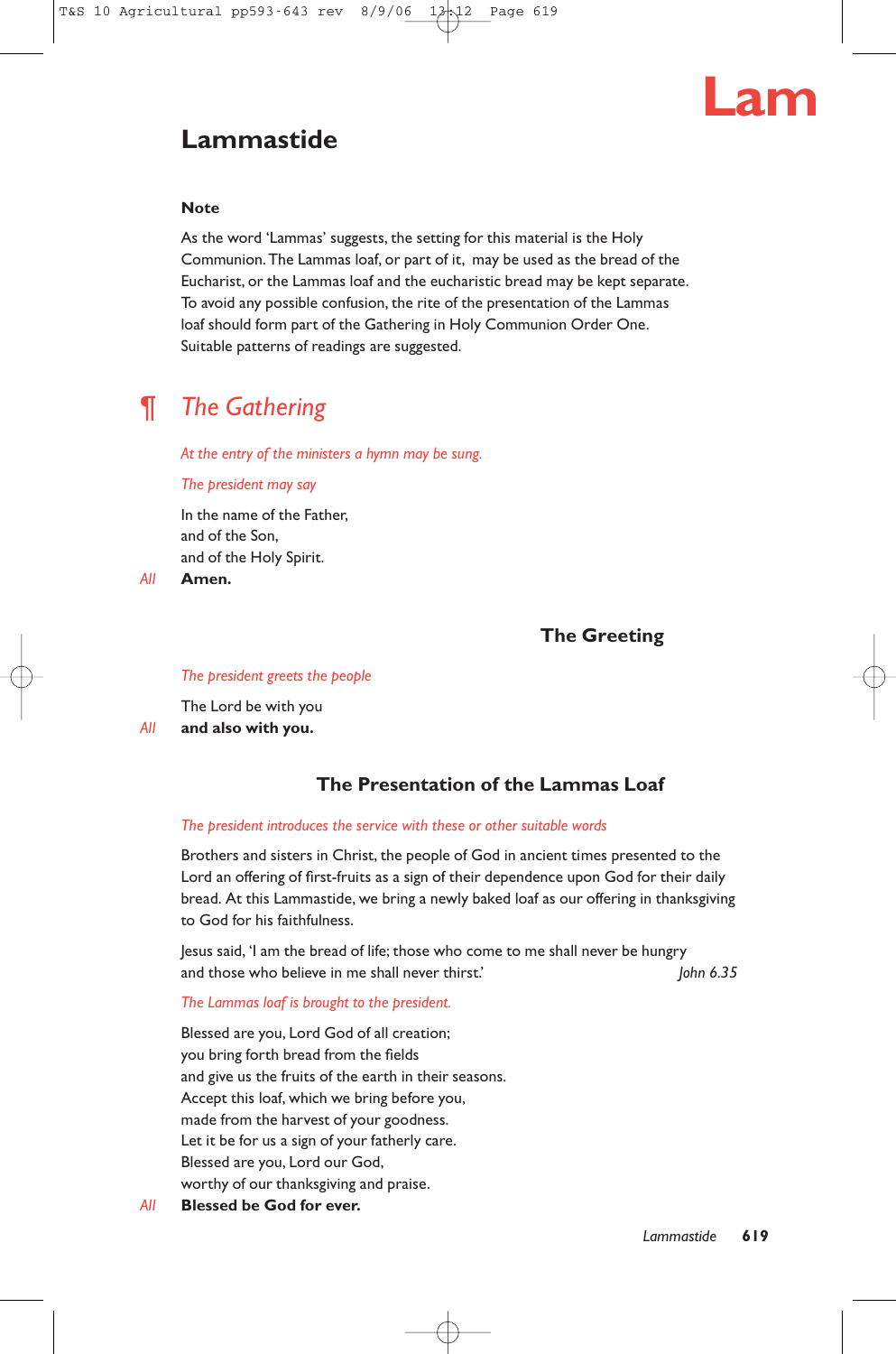#### **Prayers of Penitence**

As those who know the generosity of God, let us confess our sins, especially the ways in which we take his good gifts for granted.

Lord, you give us this day our daily bread. Forgive us our trespasses. Lord, have mercy.

#### *All* **Lord, have mercy.**

Lord, you give us this day our daily bread. Let us not be led into temptation. Christ, have mercy.

#### *All* **Christ, have mercy.**

Lord, you give us this day our daily bread. Deliver us from evil. Lord, have mercy.

*All* **Lord, have mercy.**

#### *The president says*

Almighty God, who forgives all who truly repent, have mercy upon *you*, pardon and deliver *you* from all *your* sins, confirm and strengthen *you* in all goodness, and keep *you* in life eternal; through Jesus Christ our Lord.

#### *All* **Amen.**

#### *The Gloria in excelsis may be used.*

*The service continues with the Collect of the day.*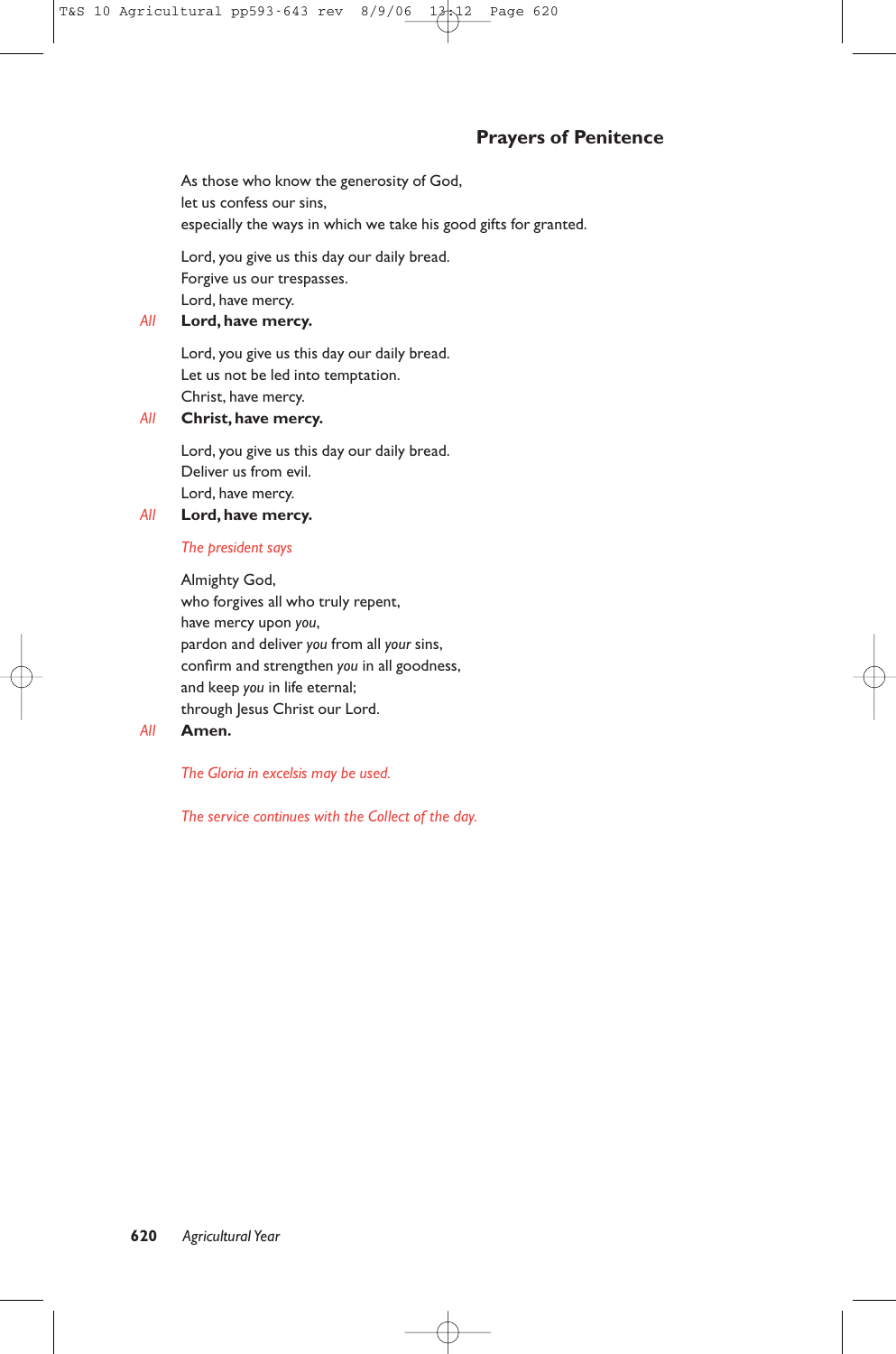

## ¶ *Resources*

*The following resources may be used during the Liturgy of the Word, the Liturgy of the Sacrament and the Dismissal.*

#### **Readings**

#### *The Offering of First-fruits*

Leviticus 23.9-14 Psalm 126 1 Corinthians 15.12-20 *or* James 5.7-9 Matthew 15.32-39 *or* John 4.31-38

#### *The Bread of Life*

Exodus 16.11-15 Psalm 104.10-15 2 Corinthians 9.6-11 John 6.28-35

#### **Prayer at the Preparation of the Table**

**K***1* Blessed are you, Lord God of all creation: through your goodness we have this bread to set before you, which earth has given and human hands have made. It will become for us the bread of life. **Blessed be God for ever.**

> Blessed are you, Lord God of all creation: through your goodness we have this wine to set before you, fruit of the vine and work of human hands. It will become for us the cup of salvation. **Blessed be God for ever.**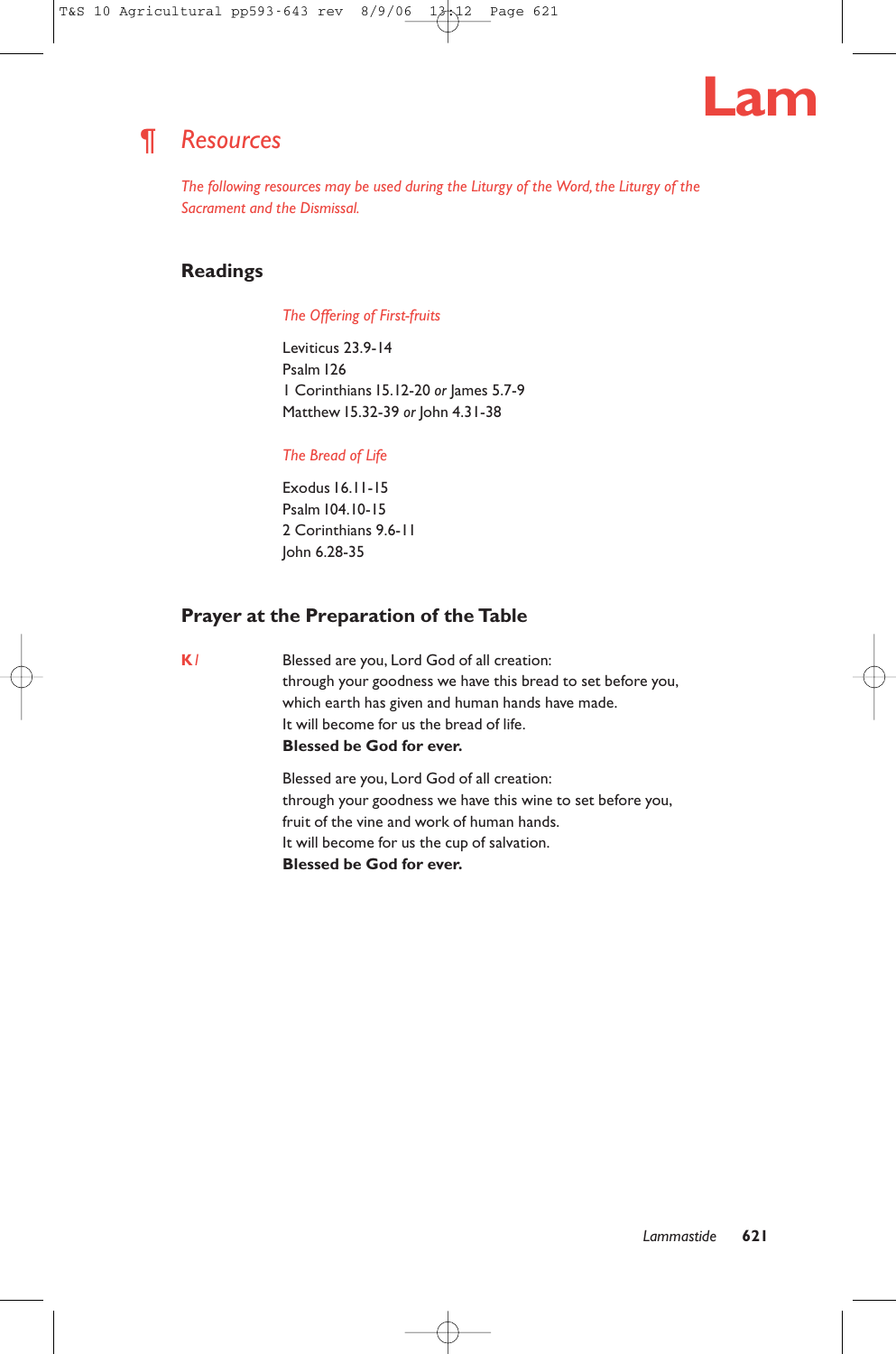#### **Post Communion**

**N***1* O God,

your Son made himself known to his disciples in the breaking of bread: open the eyes of our faith, that we may see him in his redeeming work, who is alive and reigns with you, in the unity of the Holy Spirit, one God, now and for ever. **Amen.**

#### **Blessing**

**P***1* May God the Father of our Lord Jesus Christ, who is the source of all goodness and growth, pour his blessing upon all things created, and upon you his children, that you may use his gifts to his glory and the welfare of all peoples; and the blessing …

#### **Dismissal**

Tend the earth, care for God's good creation, and bring forth the fruits of righteousness. Go in the peace of Christ. **Thanks be to God.**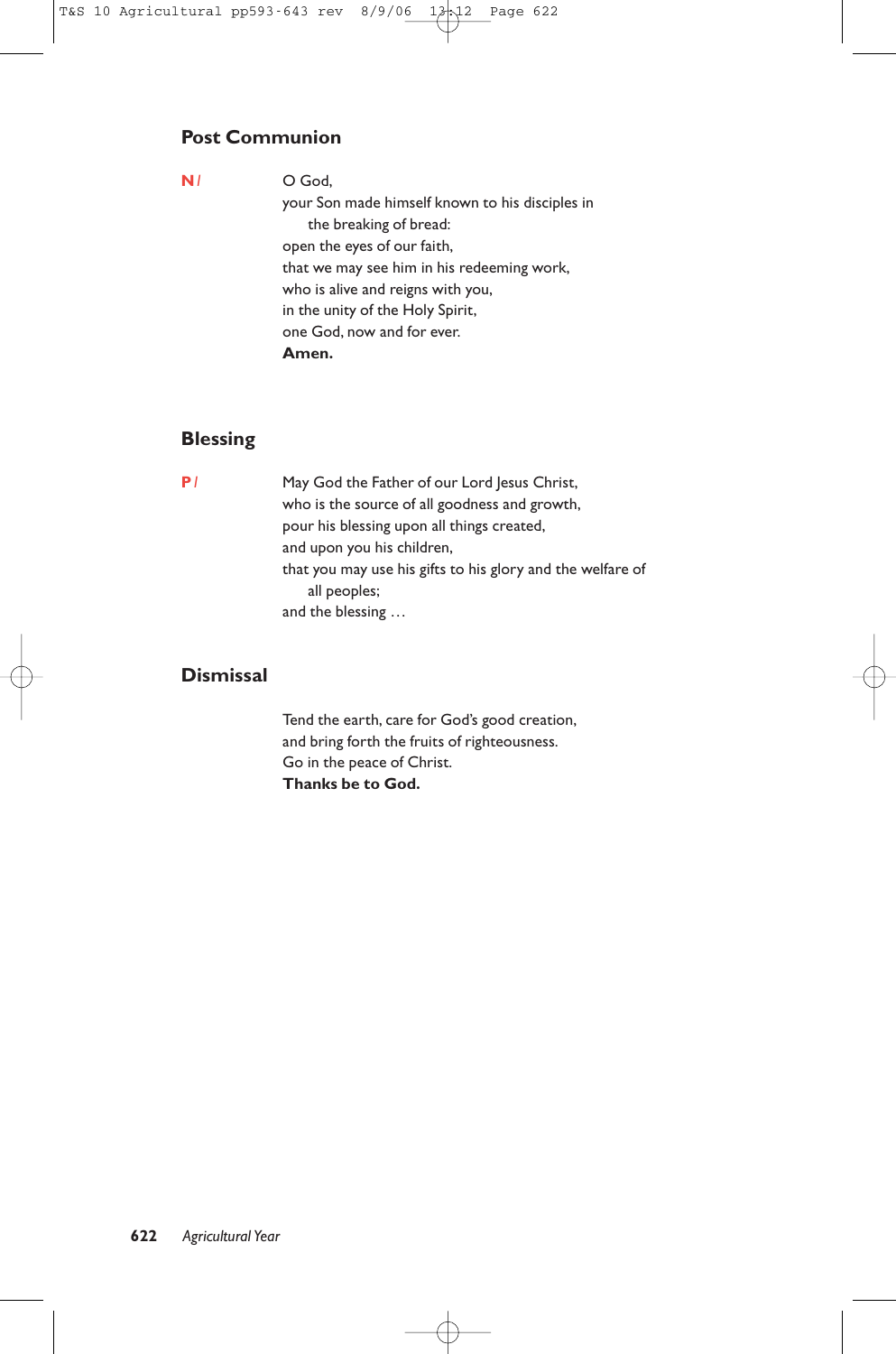

## **Harvest Thanksgiving**

#### **Invitation to Confession**

**A***1* Let us confess our forgetfulness of the needs of the poor, and repent of the ways in which we waste the resources of the world.

#### **Kyrie Confessions**

**B**<sup>1</sup> Lord, you give justice to those who are suffering and bread to those who hunger. Lord, have mercy. **Lord, have mercy.** Lord, you loose those who are bound and open the eyes of the blind. Christ, have mercy. **Christ, have mercy.** Lord, you watch over the stranger in the land and uphold the orphan and the widow.

Lord, have mercy. **Lord, have mercy.** *cf Psalm 146.6,7,9*

**B**<sup>2</sup> God has blessed us, but still God's children go hungry. Lord, have mercy. **Lord, have mercy.**

> God has blessed us, but still the poor cry out for justice. Christ, have mercy. **Christ, have mercy.**

God has blessed us, but still we see inequality and oppression in the earth. Lord, have mercy. **Lord, have mercy.**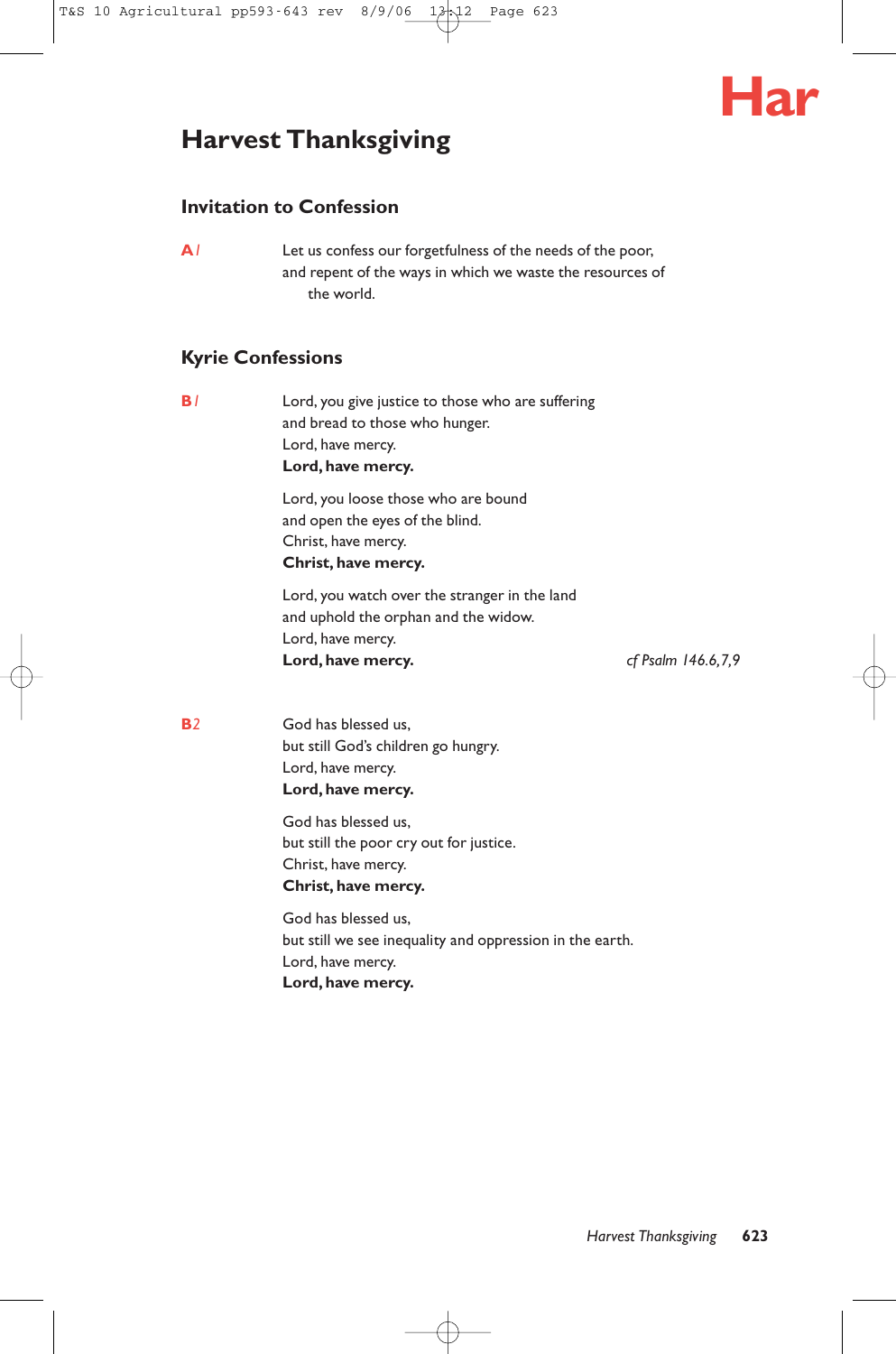**B***3* We confess to you our lack of care for the world you have given us. Lord, have mercy. **Lord, have mercy.**

> We confess to you our selfishness in not sharing the earth's bounty fairly. Christ, have mercy. **Christ, have mercy.**

We confess to you our failure to protect resources for others. Lord, have mercy. **Lord, have mercy.**

#### **Confession**

**C***1* We confess our sin, and the sins of our society, in the misuse of God's creation.

> God our Father, we are sorry for the times when we have used your gifts carelessly, and acted ungratefully. Hear our prayer, and in your mercy: **forgive us and help us.**

> We enjoy the fruits of the harvest, but sometimes forget that you have given them to us. Father, in your mercy: **forgive us and help us.**

We belong to a people who are full and satisfied, but ignore the cry of the hungry. Father, in your mercy: **forgive us and help us.**

We are thoughtless, and do not care enough for the world you have made. Father, in your mercy: **forgive us and help us.**

We store up goods for ourselves alone, as if there were no God and no heaven. Father, in your mercy: **forgive us and help us.**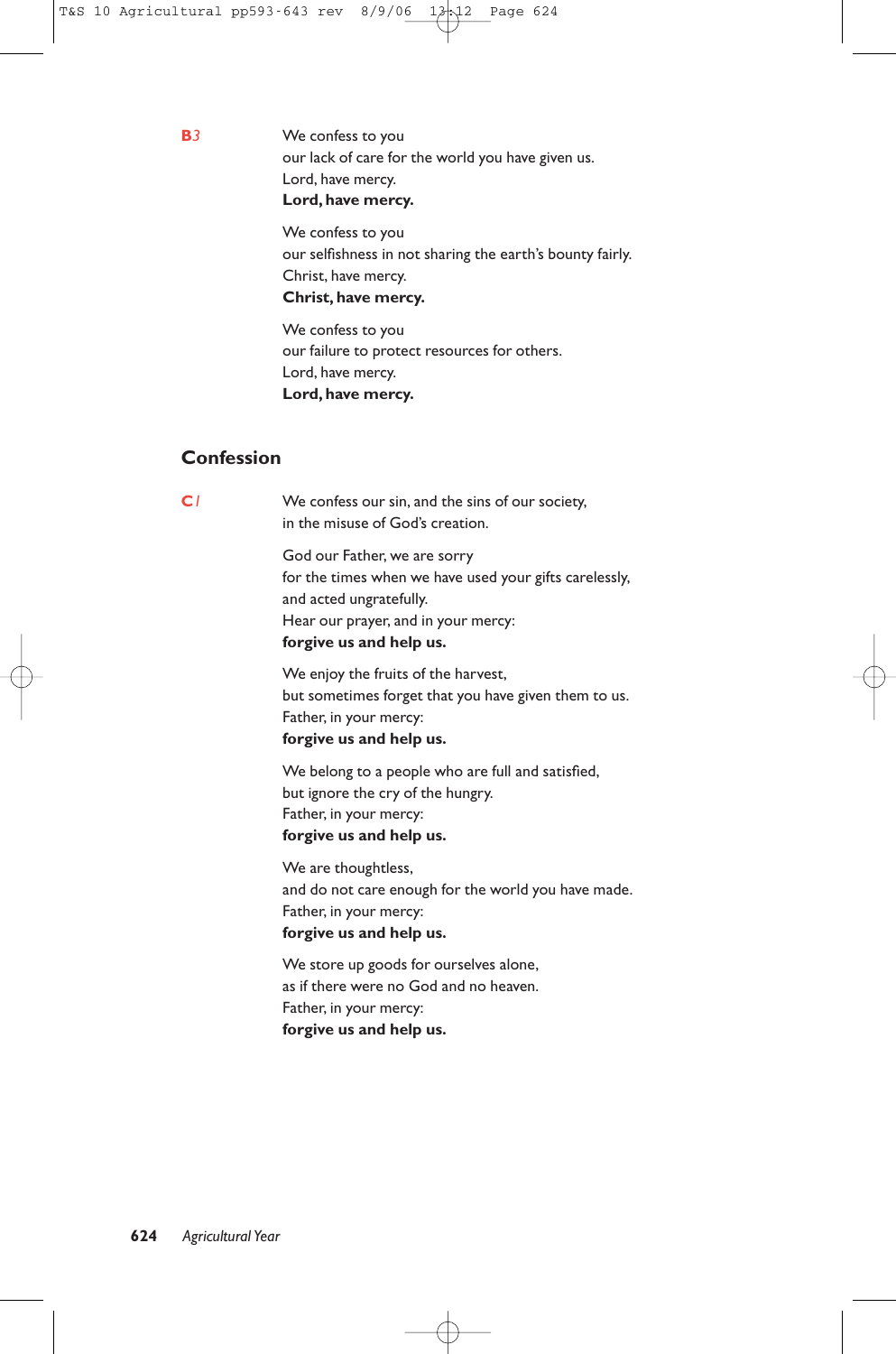

#### **Gospel Acclamation**

**G***1* Alleluia, alleluia. Lift up your eyes, and see that the fields are ripe for harvesting. Gather the fruit for eternal life. *cf John 4.35,36* **Alleluia.**

#### **Thanksgiving**

Let us give thanks to God, the God of all peoples of the earth.

For the colour and forms of your creation and our place within it, we bring our thanks, good Lord: **your mercy endures for ever.**

For our daily food, and for those whose work and skill bring your good gifts to us, we bring our thanks, good Lord: **your mercy endures for ever.**

For the gifts and graces inspired in human minds and hearts; for insight and imagination, for the skills of research which bring healing and fulfilment to the lives of many; we bring our thanks, good Lord: **your mercy endures for ever.**

For the light and shades of the changing seasons, and their variety and dependability; for new life and growth out of barrenness and decay; we bring our thanks, good Lord: **your mercy endures for ever.**

For new hope and strength in our communities, especially in your Church and among all you call to serve you, we bring our thanks, good Lord; **your mercy endures for ever.**

For all in whose lives we see goodness, kindness, gentleness, patience and humility, and all the fruit of the Spirit, we bring our thanks, good Lord: **your mercy endures for ever.**

For the life we have been given, and for all those whom you have given us to share it, we bring our thanks, good Lord: **your mercy endures for ever.**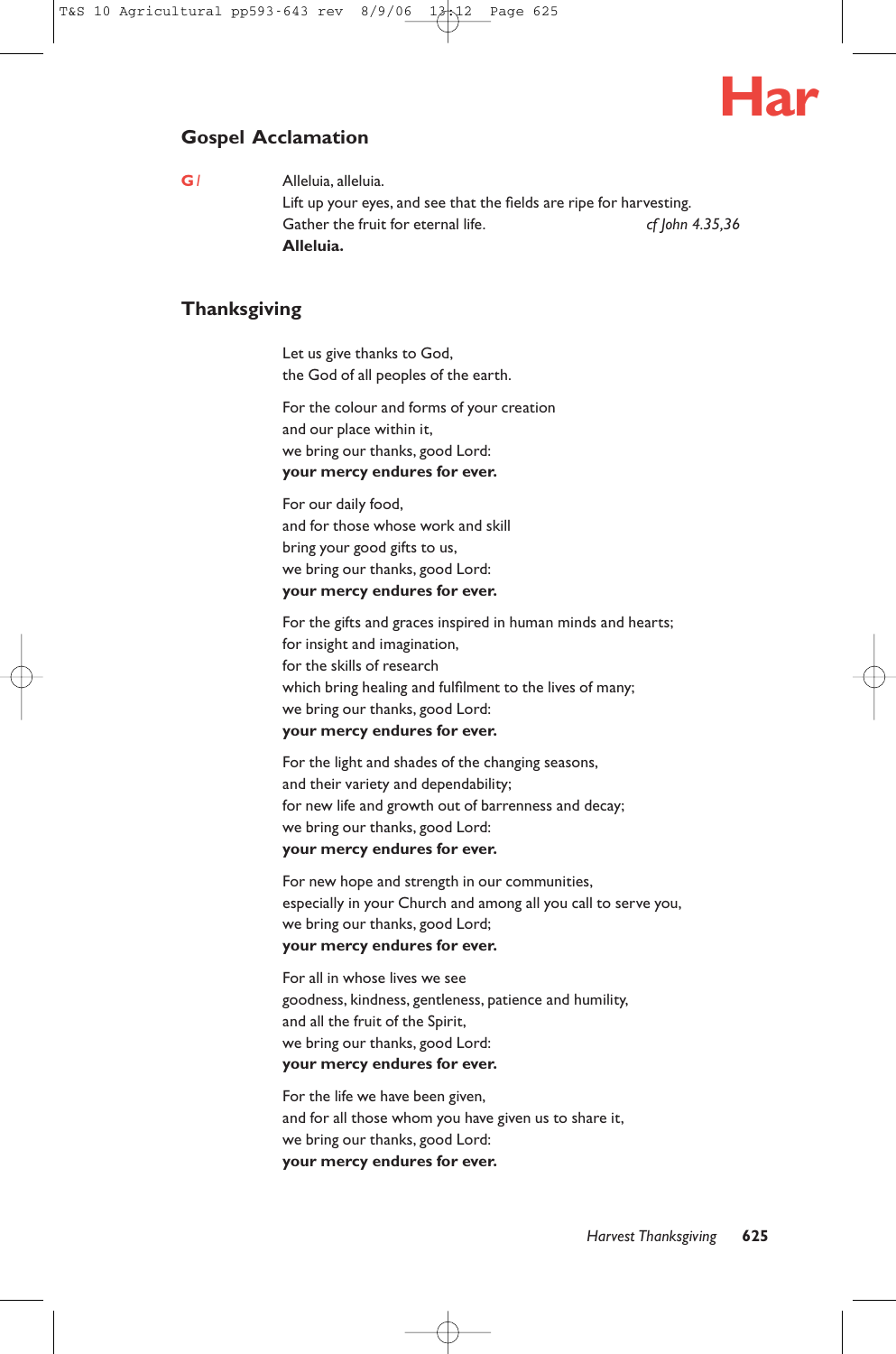#### **Intercessions**

**H***1* Let us offer our prayers to God for the life of the world and for all God's people in their daily life and work.

> God, the beginning and end of all things, in your providence and care you watch unceasingly over all creation; we offer our prayers that in us and in all your people your will may be done, according to your wise and loving purpose in Christ our Lord. Lord of all life:

#### **hear our prayer.**

We pray for all through whom we receive sustenance and life; for farmers and agricultural workers, for packers, distributors and company boards; as you have so ordered our life that we depend upon each other, enable us by your grace to seek the well-being of others before our own. Lord of all creation: **hear our prayer**

We pray for all engaged in research to safeguard crops against disease, and to produce abundant life among those who hunger and whose lives are at risk. Prosper the work of their hands and the searching of their minds, that their labour may be for the welfare of all. Lord of all wisdom: **hear our prayer.** We pray for governments and aid agencies,

and those areas of the world where there is disaster, drought and starvation. By the grace of your Spirit, touch our hearts and the hearts of all who live in comfortable plenty, and make us wise stewards of your gifts. Lord of all justice: **hear our prayer.**

We pray for those who are ill, remembering those in hospital and nursing homes and all who are known to us. We pray for all who care for them. Give skill and understanding to all who work for their well-being. Lord of all compassion: **hear our prayer.**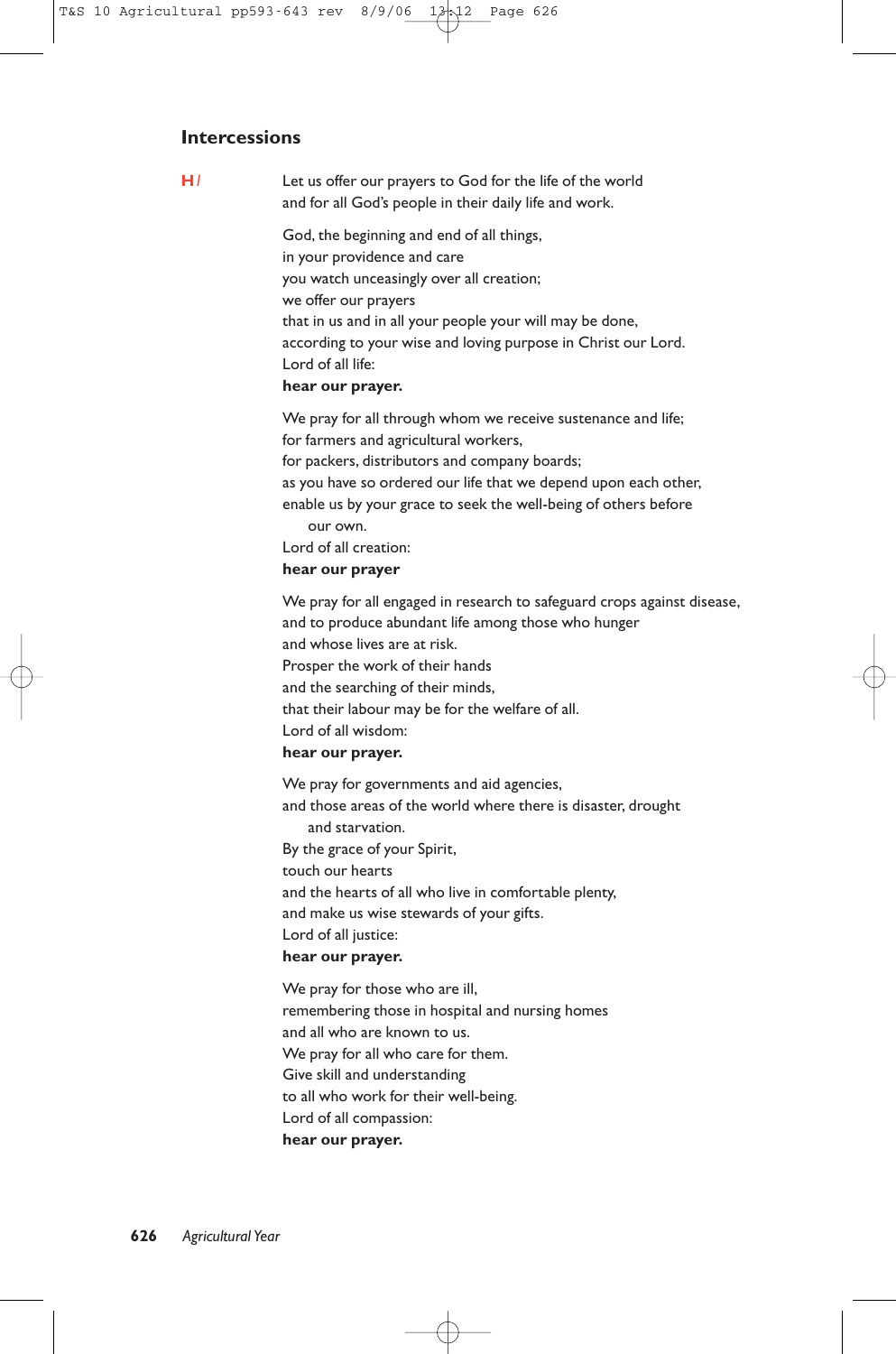

We remember those who have died, whom we entrust to your eternal love in the hope of resurrection to new life. Lord of all peace: **hear our prayer.**

We offer ourselves to your service, asking that by the Spirit at work in us others may receive a rich harvest of love and joy and peace. Lord of all faithfulness: **hear our prayer.**

God of grace,

as you are ever at work in your creation, so fulfil your wise and loving purpose in us and in all for whom we pray, that with them and in all that you have made, your glory may be revealed and the whole earth give praise to you, through Jesus Christ our Lord. **Amen.**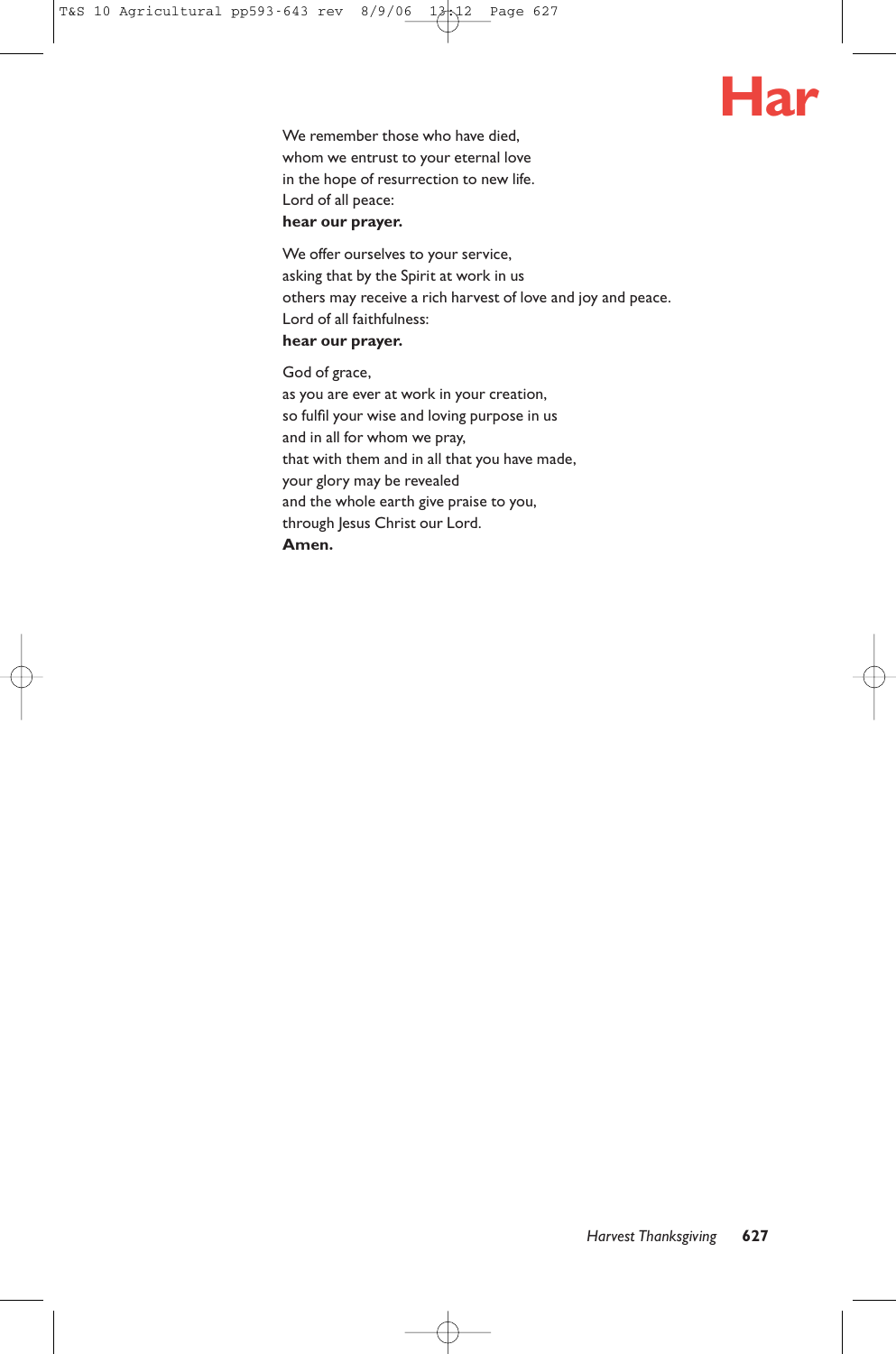**H***2* Let us pray to God, the Lord of the harvest, that he will bring to fruition all that he desires for his creation.

> Lord of creation, we see that the fields are ripe for harvesting: we pray for your Church, that it may be ready to gather fruit for eternal life. Lord of the harvest, **in your mercy hear us.**

You have created the universe by your eternal Word, and have blessed humankind in giving us dominion over the earth: we pray for the world, that we may honour and share its resources, and live in reverence for the creation and in harmony with one another. Lord of the harvest, **in your mercy hear us.**

Your Son has promised that the Spirit will lead us into all truth: we pray for the community in which you have set us, for one another and for ourselves, that we may bring forth the fruit of the Spirit in love and joy and peace. Lord of the harvest,

#### **in your mercy hear us.**

You have given your people a rich land, yet by sin we have made a world of suffering and sorrow: we pray for those who bear the weight of affliction, that they may come to share the life of wholeness and plenty. Lord of the harvest,

#### **in your mercy hear us.**

Your Son Jesus Christ is the first-fruits of the resurrection and will reap the harvest of the dead at the end of time: we pray that he will gather us all together with those who have gone before in the banquet of the age to come. Lord of the harvest, **in your mercy hear us.**

Source of all life and giver of all that is good, hear our prayers and grant us all that is in accordance with your will; through Jesus Christ our Lord. **Amen.**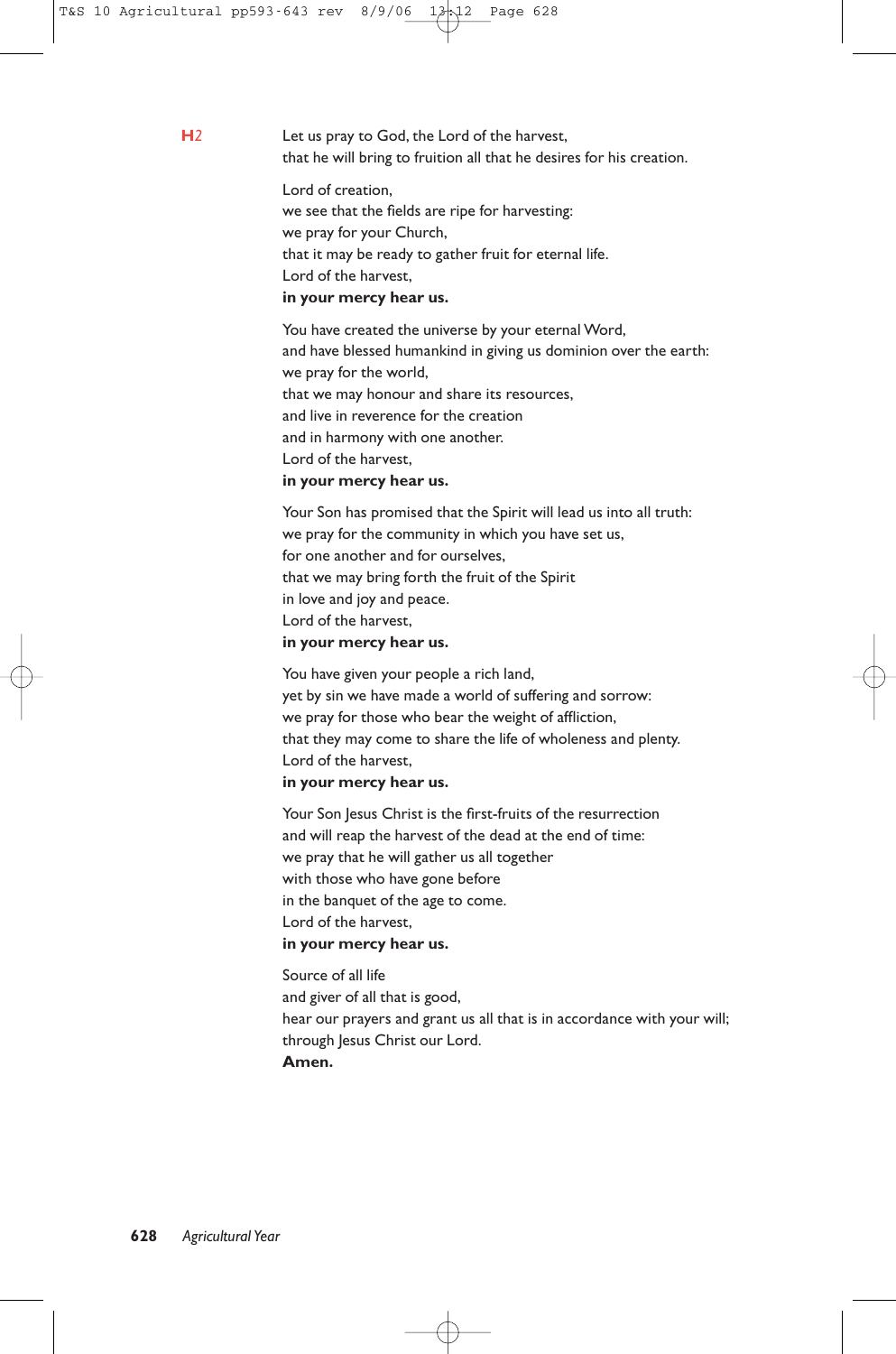

#### **Introduction to the Peace**

**J**<sup> $1$ </sup> The harvest of the Spirit is love, joy, peace, patience, kindness, goodness, faithfulness, gentleness and self-control. *cf Galatians 5.22,23*

#### **The Bringing Forward of Symbols of the Harvest**

Let us bring forward symbols of the harvest, gifts that God has created and his sun and rain have nurtured. **Thanks be to God.**

Bring forward the harvest of the cornfields, the oats and the wheat, the rye and the barley. **Thanks be to God.**

Bring forward the harvest of roots, the swedes and mangolds, turnips and sugar beet. **Thanks be to God.**

Bring forward the harvest of seeds for next year's crops, for clover, for hay and for corn. **Thanks be to God.**

Bring forward the harvest of vegetables, peas, potatoes, beans and hops. **Thanks be to God.**

Bring forward the harvest of pears and apples, berries and herbs. **Thanks be to God.**

Bring forward the harvest of flowers, the finest blooms from our gardens and our fields. **Thanks be to God.**

Bring forward the grain and the grape, for our Saviour took bread and wine to feed us with his body and his blood, given and shed for the life of the world. Let us feed on him by faith with thanksgiving. **Thanks be to God.**

**Praise God,from whom all blessings flow, praise him, all creatures here below, praise him above, ye heavenly host, praise Father,Son, and Holy Ghost. Amen.**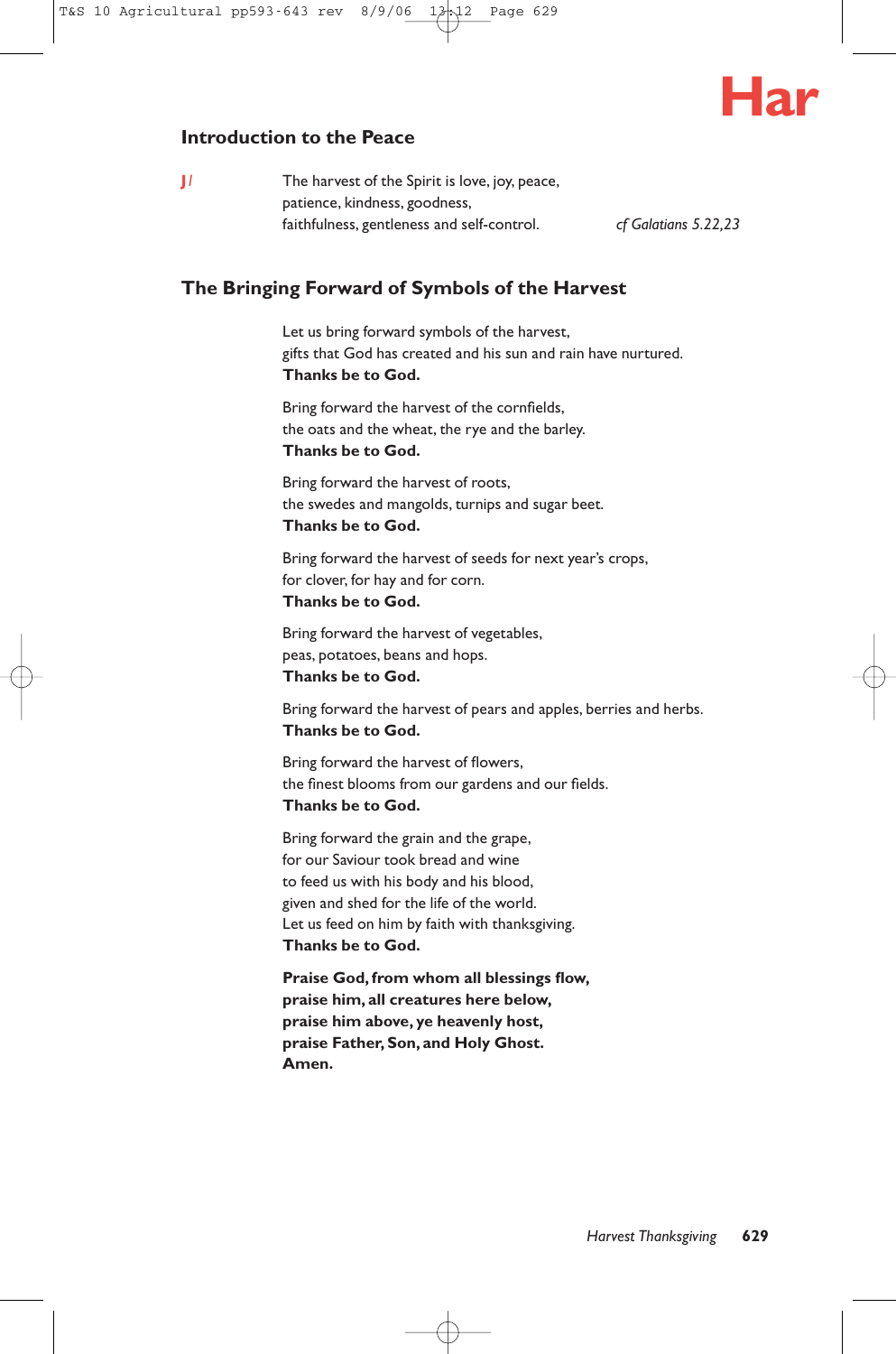#### **Prayer at the Preparation of the Table**

**K***1* Blessed are you, Lord God of all creation; you bring forth bread from the earth. **Blessed be God for ever.**

> Blessed are you, Lord God of all creation; you create the fruit of the vine. **Blessed be God for ever.**

#### **Preface**

**L***I* And now we give you thanks because you make us stewards of your creation, to praise you day by day for the marvels of your wisdom and power.

#### **Extended Preface**

*The Extended Prefaces for Creation and Rogation may be used (pages 604 and 613).*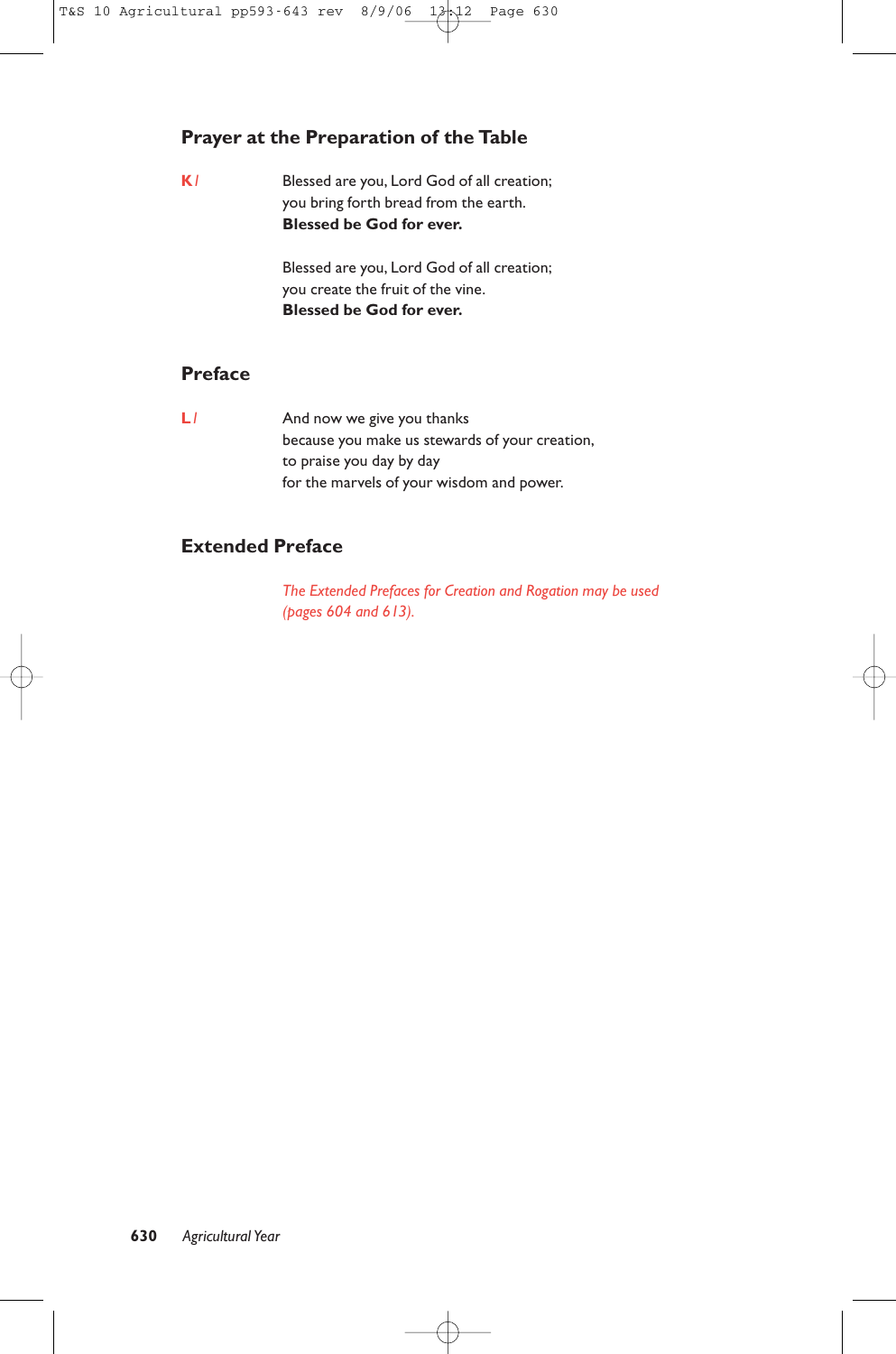# **Har**

## **Blessings and Endings**

| P/             | May God our creator,<br>who clothes the lilies and feeds the birds of the air.<br>bestow on you his care<br>and increase the harvest of your righteousness;<br>and the blessing |
|----------------|---------------------------------------------------------------------------------------------------------------------------------------------------------------------------------|
| P <sub>2</sub> | God the Father, who created the world,<br>give you grace to be wise stewards of his creation.<br>Amen.                                                                          |
|                | God the Son, who redeemed the world,<br>inspire you to go out as labourers into his harvest.<br>Amen.                                                                           |
|                | God the Holy Spirit, whose breath fills the whole of creation,<br>help you to bear his fruits of love, joy and peace.<br>Amen.                                                  |
|                | And the blessing                                                                                                                                                                |
| P <sub>3</sub> | Freely you have received, freely give.<br>Go in peace to love and serve the Lord.<br>in the name of Christ. Amen.                                                               |
| P4             | Tend the earth, care for God's good creation<br>and bring forth the fruits of righteousness.<br>Go in the peace of Christ.<br>Thanks be to God.                                 |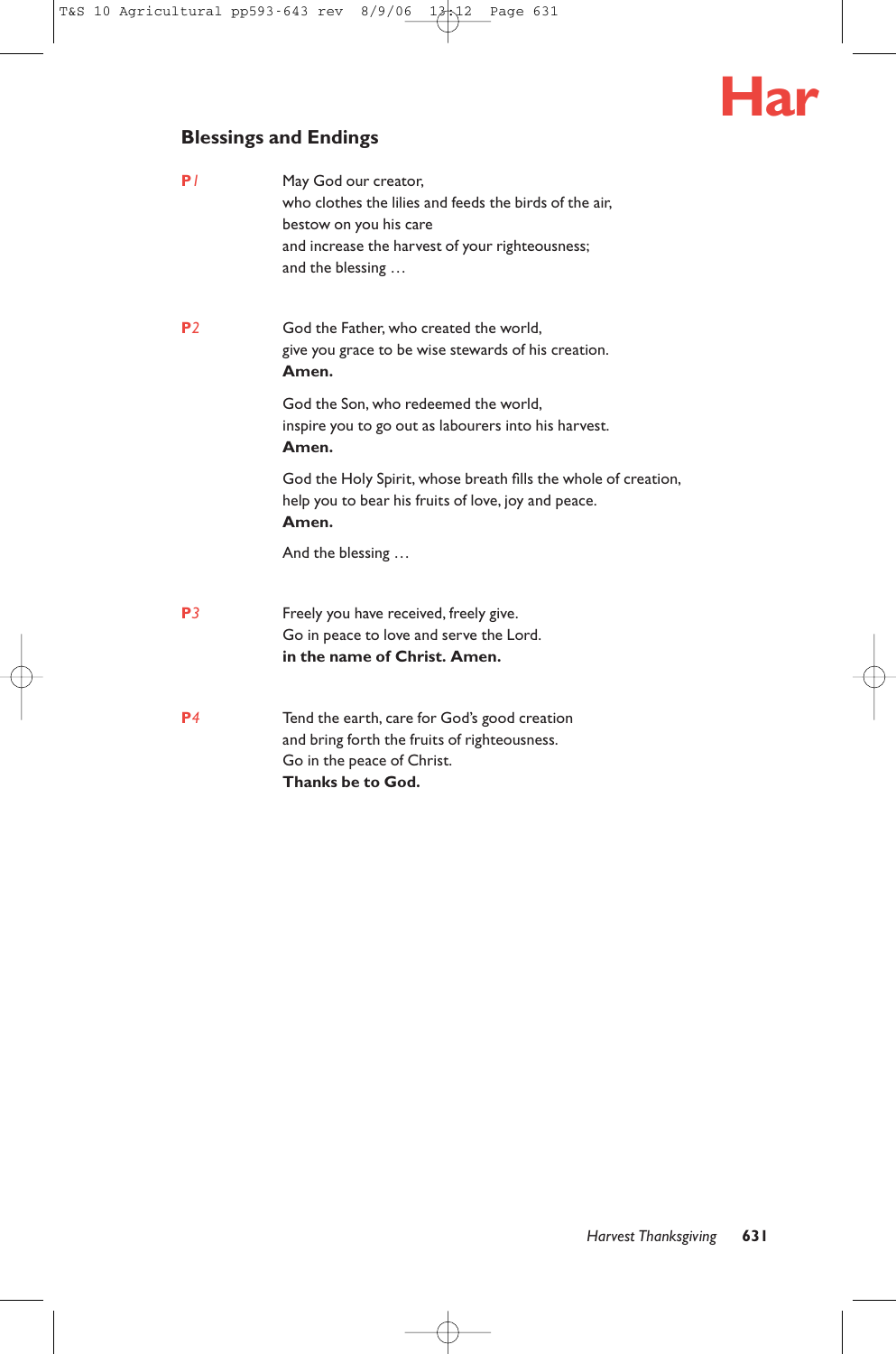#### **Acclamation**

#### **R***1* **The earth has yielded its harvest; God, our God, has blessed us.** You visit the earth and water it; **you make it very plenteous.** You soften the ground with showers; **and bless the increase of it.** You crown the year with your goodness; **and your paths overflow with plenty.** The meadows are clothed with sheep; **the valleys stand so thick with corn, they shout for joy and sing. The earth has yielded its harvest; God, our God, has blessed us.** *cf Psalm 65.8,10,11,13; 67.7*

#### **Short Passages of Scripture**

| S/             | Then shall the earth bring forth her increase,<br>and God, our own God, will bless us.                                                                   | Psalm 67.6         |
|----------------|----------------------------------------------------------------------------------------------------------------------------------------------------------|--------------------|
| S <sub>2</sub> | O give thanks to the Lord, for he is gracious,<br>for his steadfast love endures for ever.                                                               | Psalm 107.1        |
| S <sub>3</sub> | As long as the earth endures,<br>seedtime and harvest, cold and heat,<br>summer and winter, day and night<br>shall not cease.                            | Genesis 8.22       |
| S <sub>4</sub> | He who supplies seed to the sower and bread for food<br>will supply and multiply your seed for sowing<br>and increase the harvest of your righteousness. | 2 Corinthians 9.10 |
| S <sub>5</sub> | The harvest is plentiful, but the labourers are few;<br>therefore ask the Lord of the harvest<br>to send out labourers into his harvest.                 | Matthew 9.37b,38   |